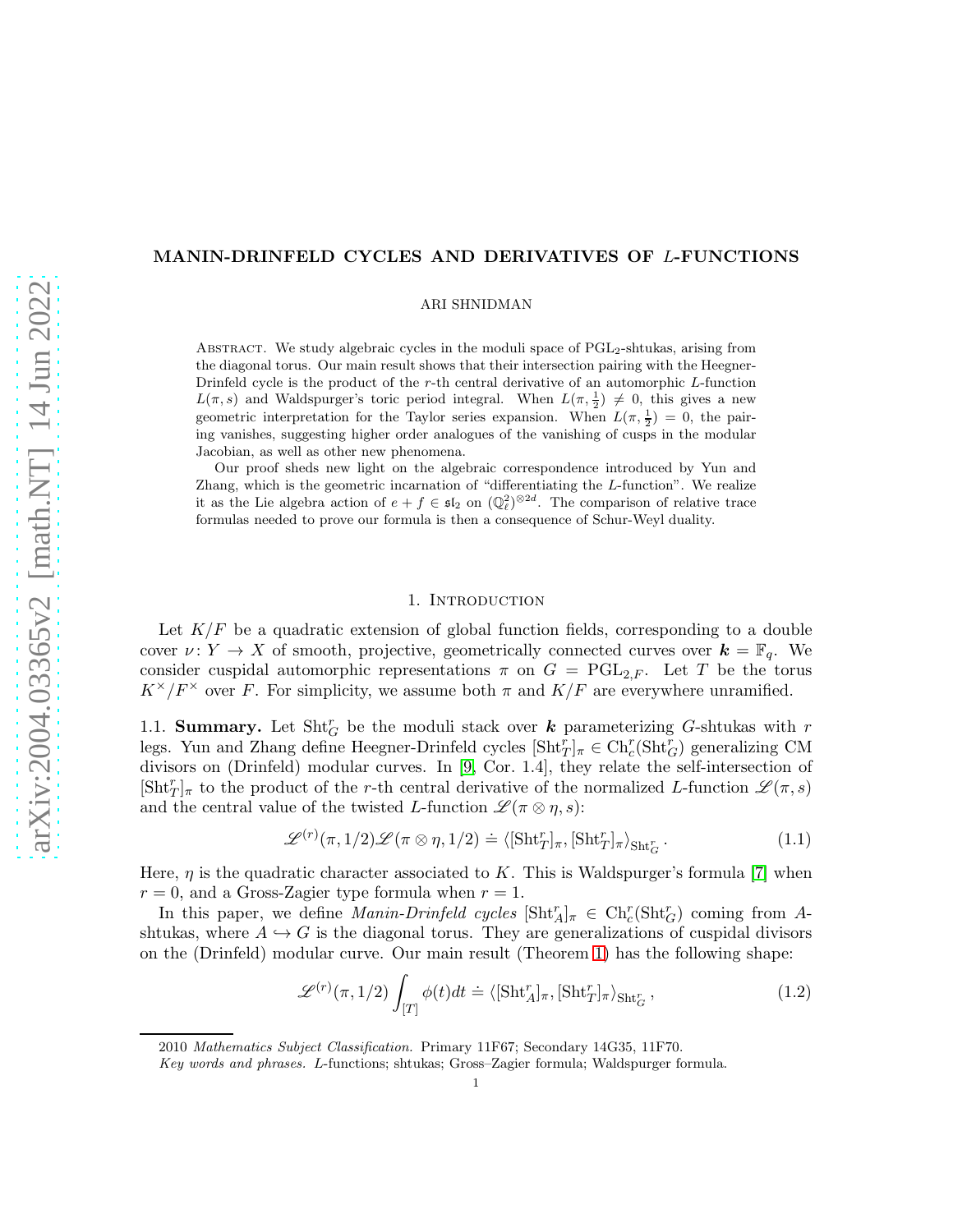for an appropriate spherical vector  $\phi \in \pi$ . When  $r = 0$ , this formula amounts to the statement that  $\mathscr{L}(\pi, s)$  can be written as a Mellin transform. When  $r = 1$ , it is related to the function field version of the Manin-Drinfeld theorem  $[2, 6]$  $[2, 6]$ , that the cusps on the modular Jacobian are torsion. For  $r \geq 2$ , our formula has no known analogue over number fields. If  $\mathscr{L}(\pi_K, 1/2) \neq 0$ , it shows that the Manin-Drinfeld cycles are non-vanishing and our formula gives a new expression for the Taylor series expansion of  $\mathscr{L}(\pi,s)$ . If  $\mathscr{L}(\pi_K,1/2)=0$ , then we see that the Manin-Drinfeld cycle has trivial intersection with the Heegner-Drinfeld cycle, leading to an 'alternative': either  $[\text{Sht}_{A}^{T}]_{\pi}$  is torsion, or  $[\text{Sht}_{A}^{T}]_{\pi}$  and  $[\text{Sht}_{T}^{T}]_{\pi}$  are linearly independent.

1.2. Precise statement of results. Let  $Y_0 = X \coprod X \to X$  be the split double cover. The F-algebra of rational functions on  $Y_0$  is  $K_0 = F \oplus F$ .

There are natural closed immersions

$$
\widetilde{T} = \underline{\mathrm{Aut}}_{\nu_*\mathcal{O}_Y}(\nu_*\mathcal{O}_Y) \qquad \widetilde{A} = \underline{\mathrm{Aut}}_{\nu_{0*}\mathcal{O}_{Y_0}}(\nu_{0*}\mathcal{O}_{Y_0})
$$
\n
$$
\widetilde{G}_1 = \underline{\mathrm{Aut}}_{\mathcal{O}_X}(\nu_*\mathcal{O}_Y) \qquad \widetilde{G} = \underline{\mathrm{Aut}}_{\mathcal{O}_X}(\nu_{0*}\mathcal{O}_{Y_0})
$$

of group schemes over X. Let  $T \subset G_1$  and  $A \subset G$  be the quotients by the central  $\mathbb{G}_m$ . Then  $G_1$  is Zariski-locally isomorphic to  $PGL_2$  and  $G = PGL_2$  over X. The group scheme T is a non-split torus, while A is the split diagonal torus in  $PGL_2$ . On F-points, we have  $T(F) = K^{\times}/F^{\times}$  and  $A(F) \simeq F^{\times}$ .

Let A be the adele ring of F, and  $\mathbb{O}$  the subring of integral elements. Define  $U = G(\mathbb{O})$ and  $U_1 = G_1(\mathbb{O})$ . There is an isomorphism of spaces of cuspidal automorphic forms

$$
\mathcal{A}_{\rm cusp}(G_1)^{U_1}\cong \mathcal{A}_{\rm cusp}(G)^U
$$

.

These are finite dimensional C-vector spaces, and the space on the right carries a natural action of the Hecke algebra  $\mathscr H$  of Q-valued compactly supported U-bi-invariant functions on  $G(\mathbb{A})$ .

We adopt the usual notation

$$
[T] = T(F)\setminus T(\mathbb{A})
$$
 and  $[A] = A(F)\setminus A(\mathbb{A}).$ 

For any  $\phi \in \mathcal{A}_{\text{cusp}}(G)^U$ , consider the toric period integrals

$$
\mathscr{P}_A(\phi, s) = \int_{[A]} \phi(a)|a|^{2s} da,
$$

and

$$
\mathscr{P}_T(\phi)=\int_{[T]}\phi(t)dt.
$$

The Haar measures are chosen so that the volume of  $A(\mathbb{O})$  and  $T(\mathbb{O})$  is 1.

To precisely define the geometric side of  $(1.2)$ , recall from [\[8\]](#page-26-3) the stack  $\text{Sht}_T^r$  of T-shtukas with r modifications, and the 2r-dimensional  $k$ -stack  $\text{Sht}_G^r$  of  $\text{PGL}_2$ -shtukas with r modifications. The former parameterizes shtukas of line bundles on  $Y$ , while the latter parameterizes shtukas of rank 2 vector bundles on X. The k-stack  $\text{Sht}_T^r$  is proper of dimension r, and  $\nu_*$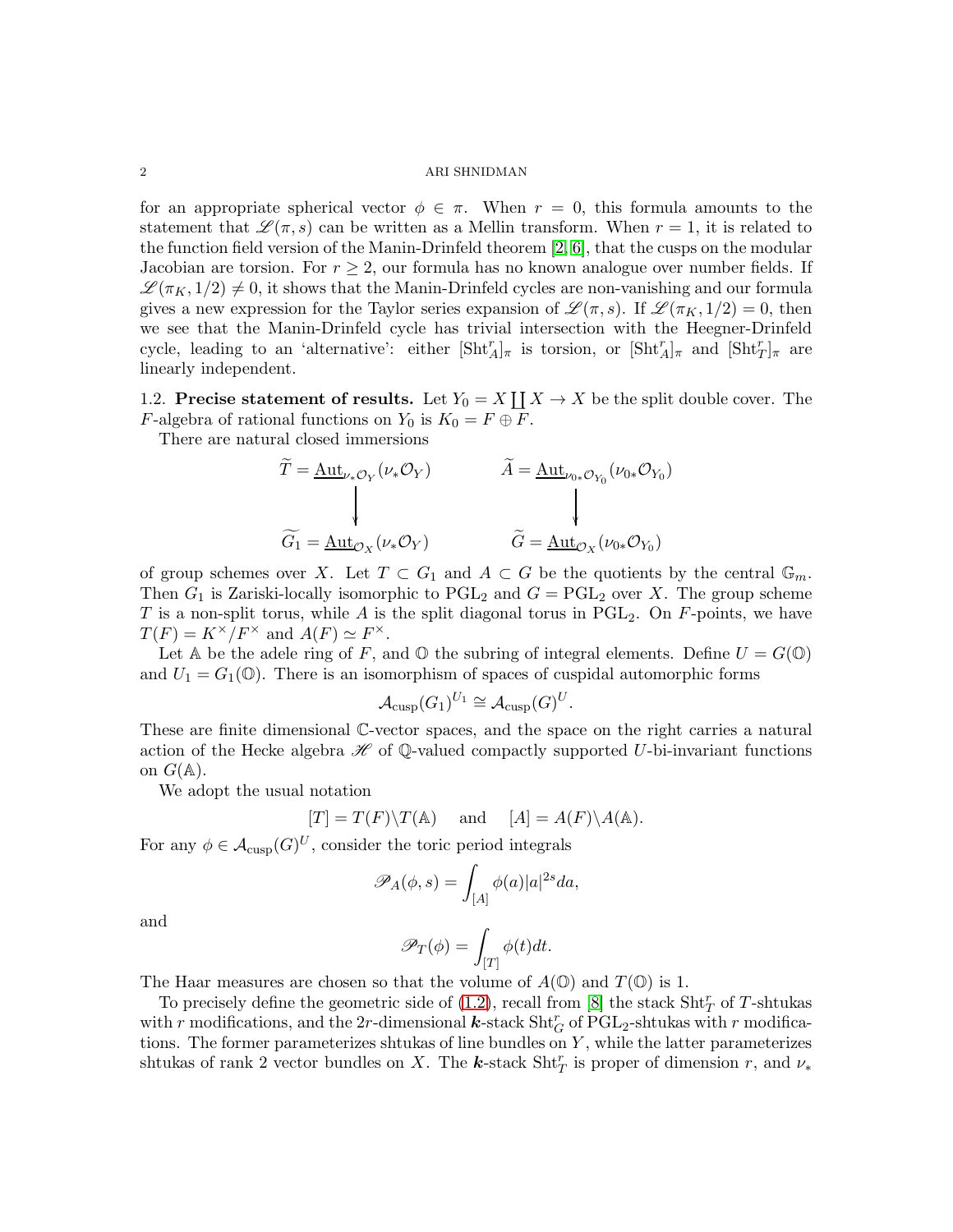induces a finite morphism  $\theta_T^r : \text{Sht}_T^r \to \text{Sht}_G^r$ . Pushing forward the fundamental class along  $\theta_T^r$  gives a class  $[\text{Sht}_T^r] \in \text{Ch}_c^{\tilde{r}}(\text{Sht}_G^r)$  in the Chow group of compactly supported cycles.

Remark 1.1. The definitions above require a choice of  $\mu = (\mu_i) \in \{\pm 1\}^r$  satisfying  $\sum_{i=1}^r \mu_i =$ 0; in particular we assume that r is even. We suppress the choice of  $\mu$  in the introduction.

Analogously, we define in Section [3](#page-11-0) a stack  $\text{Sht}^r_A$  parameterizing A-shtukas with  $r$  modifications. It is not of finite type over  $k$ , but can be written as a union

$$
\textnormal{Sht}^r_A=\bigcup_{d\geq 0}\textnormal{Sht}^{r,\leq d}_A
$$

of stacks  $\text{Sht}_{A}^{r,\leq d}$  which are proper over  $k$ , and which admit finite maps

$$
\text{Sht}_{A}^{r,\leq d} \to \text{Sht}_{G}^{r}.
$$

Define  $[\text{Sht}_{A}^{r,\leq d}] \in \text{Ch}_{c,r}(\text{Sht}_{G}^{r})$  as the push-forward of the fundamental class.

Fix  $d \geq 0$ , and denote by  $\widetilde{W}_{A}^{d}, \widetilde{W}_{T} \subset \text{Ch}_{c,r}(\text{Sht}_{G}^{r})$  the  $\mathscr{H}$ -submodule generated by the classes  $[\text{Sht}_{A}^{r,\leq d}]$ ,  $[\text{Sht}_{T}^{r}]$  respectively. Restricting the intersection pairing on the Chow group defines a pairing  $\langle \cdot, \cdot \rangle : \overline{W}_A^d \times \overline{W}_T \to \mathbb{Q}$ . If we define

$$
W_A^d = \widetilde{W}_A / \{c \in \widetilde{W}_A^d : \langle c, \widetilde{W}_T \rangle = 0\}
$$
  

$$
W_T^d = \widetilde{W}_T / \{c \in \widetilde{W}_T : \langle c, \widetilde{W}_A^d \rangle = 0\},
$$

this pairing descends to  $W_A^d \times W_T^d$ , and we extend it to an R-bilinear pairing

 $\langle , \rangle \colon W_A^d(\mathbb{R}) \times W_T^d(\mathbb{R}) \to \mathbb{R}.$ 

We show in §4 that for  $d \gg 0$ , the space  $W_T^d$  is independent of d, and for each  $* \in \{A, T\}$ , there a decomposition into isotypic components

$$
W_*^d(\mathbb{R}) = W_{*,\text{Eis}}^d \oplus \left(\bigoplus_{\pi} W_{*,\pi}^d\right),
$$

where the sum is over all unramified cuspidal  $\pi$ , and  $\mathscr{H}$  acts on  $W^d_{*,\pi}$  via  $\lambda_{\pi} : \mathscr{H} \to \mathbb{R}$ . Let

 $[\text{Sht}^{r,\leq d}_A]_\pi \in W^d_{A,\pi}$ , and  $[\text{Sht}^r_T]_\pi \in W^d_{T,\pi}$ ,

be the projections of  $[\text{Sht}_{A}^{r,\leq d}] \in W_{A}^{d}(\mathbb{R})$  and  $[\text{Sht}_{T}^{r}] \in W_{T}^{d}(\mathbb{R})$ . These are the *Manin-Drinfeld* and Heegner-Drinfeld classes, respectively.

Our main result is the following intersection formula. Write  $\mathscr{P}_A^{(r)}$  $A^{(r)}(\phi, s)$  for the r-th derivative of  $\mathscr{P}_A(\phi, s)$ . We assume  $d \gg 0$ , so that the Manin-Drinfeld cycles are independent of d, and write  $[\text{Sht}_{A}^{r}]_{\pi}$  instead of  $[\text{Sht}_{A}^{r,\leq d}]_{\pi}$ .

<span id="page-2-0"></span>**Theorem 1.** Let  $\phi \in \pi^U$  be non-zero and let  $r \geq 0$  be even. Then

$$
\frac{\mathscr{P}_A^{(r)}(\phi,0)\mathscr{P}_T(\bar{\phi})}{(\log q)^r \langle \phi, \phi \rangle_{\text{Pet}}} = \langle [\text{Sht}_A^r]_\pi, [\text{Sht}_T^r]_\pi \rangle_{\text{Sht}_G^r}.
$$

Remark 1.2. The left side is independent of the choice of  $\phi$ .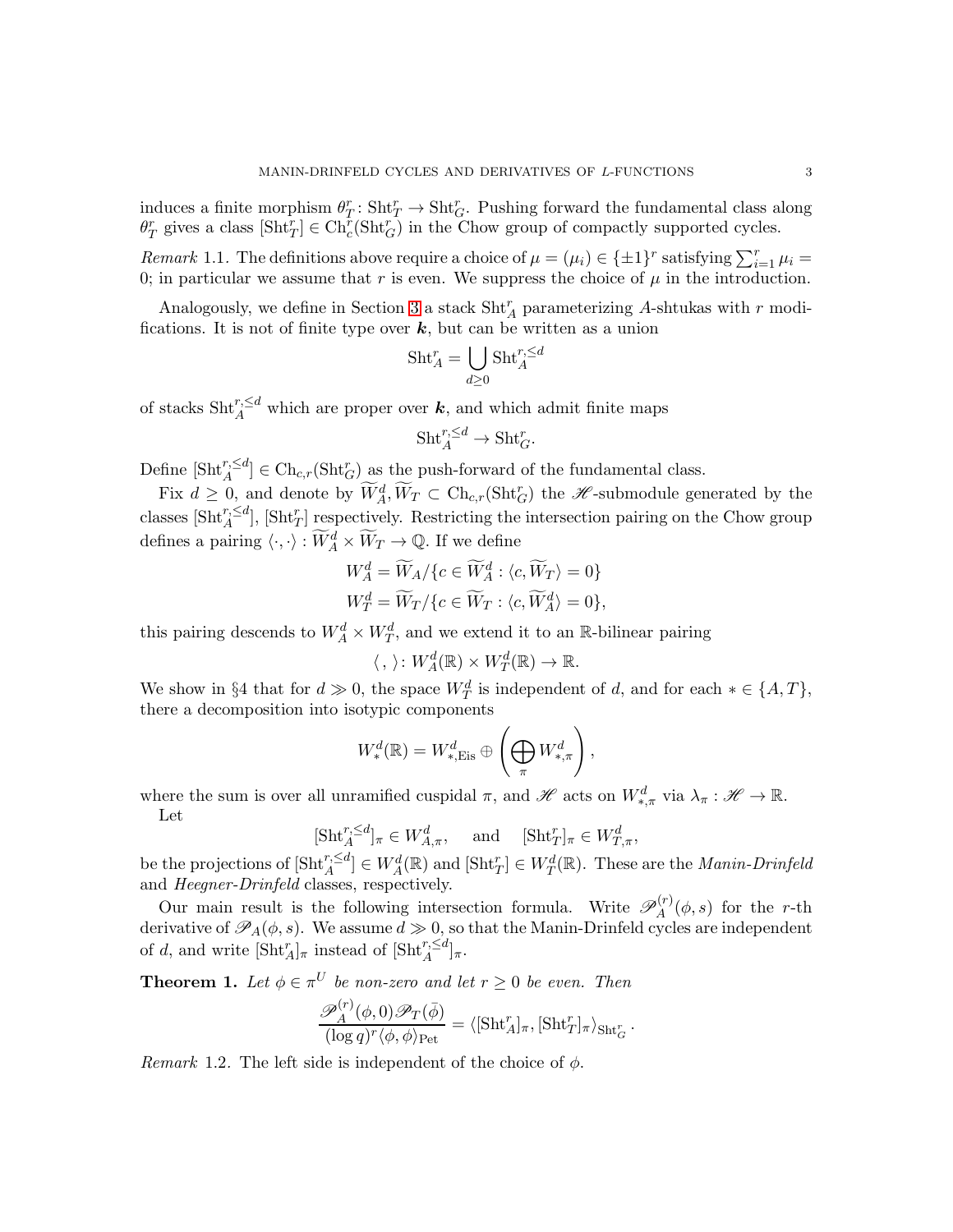When  $r = 0$ , the formula is seen to be a tautology after unwinding the definition of the right hand side. When  $r > 0$ , it is helpful to interpret the formula in terms of L-functions. Let  $g$  be the genus of  $X$ . Then the normalized  $L$ -function

$$
\mathcal{L}(\pi, s) := q^{2(g-1)(s-\frac{1}{2})} L(\pi, s)
$$

satisfies  $\mathscr{L}(\pi, 1-s) = \mathscr{L}(\pi, s)$ . Moreover, for a suitably scaled  $\phi \in \pi^U$ , we have

$$
\mathscr{L}(\pi, 2s + 1/2) = \mathscr{P}_A(\phi, s).
$$

The kind of information we learn from Theorem [1](#page-2-0) depends on whether the base change *L*-function  $\mathscr{L}(\pi_K, \frac{1}{2})$  $\frac{1}{2}$ ) vanishes at  $s = 1/2$  or not. Recall

$$
\mathscr{L}(\pi_K, s) = \mathscr{L}(\pi, s) \mathscr{L}(\pi \otimes \eta, s).
$$

By Waldspurger's formula [\[8,](#page-26-3) Rem. 1.3],  $\mathscr{L}(\pi_K, \frac{1}{2})$  $\frac{1}{2}$ ) = 0 if and only if  $\int_{[T]} \bar{\phi} dt = 0$ .

Thus, if  $\mathscr{L}(\pi_K, \frac{1}{2})$  $\frac{1}{2}$   $\neq$  0, Theorem [1](#page-2-0) gives a geometric interpretation for the non-leading Taylor series coefficients of  $\mathscr{L}(\pi, s)$ , after dividing by the non-zero toric period integral. To formulate this better, we consider the ratio with the leading term:

<span id="page-3-1"></span>Theorem 2. If  $\mathscr{L}(\pi_K, \frac{1}{2})$  $(\frac{1}{2}) \neq 0$ , then for even  $r \geq 0$ , we have  $[\text{Sht}_{A}^{r}]_{\pi} \neq 0$ , and  $\frac{\mathscr{L}^{(r)}(\pi,1/2)}{\mathscr{L}(\pi,1/2)}=2^{-r}(\log q)^r\frac{\langle [\text{Sht}_A^r]_\pi,[\text{Sht}_T^r]_\pi \rangle_{\text{Sht}_G^r}}{\langle [\text{Sht}_A^r]_\pi,[\text{Sht}_T^0]_\pi \rangle_{\text{Sht}_G^r}}$ G .

Remark 1.3. That  $[\text{Sht}_{A}^{r}]_{\pi} \neq 0$  follows from the positivity of  $\mathscr{L}^{(r)}(\pi,1/2)$  [\[8,](#page-26-3) Thm. B.2]. *Remark* 1.4. The precise version of  $(1.1)$  implies

$$
\frac{\mathscr{L}^{(r)}(\pi,1/2)}{\mathscr{L}(\pi,1/2)} = (\log q)^r \frac{\langle [\text{Sht}_T^r]_\pi, [\text{Sht}_T^r]_\pi \rangle_{\text{Sht}_G^r}}{\langle [\text{Sht}_T^0]_\pi, [\text{Sht}_T^0]_\pi \rangle_{\text{Sht}_G^0}}.
$$

This suggests that when  $\mathscr{L}(\pi_K, \frac{1}{2})$  $(\frac{1}{2}) \neq 0$ , we have  $[\text{Sht}_{A}^{r, \leq d}]_{\pi} = 2^{r} c_{\pi, K} [\text{Sht}_{T}^{r}]_{\pi}$ , where  $c_{\pi, K}$  is an explicit non-zero ratio of period integrals.

If  $\mathscr L(\pi_K,\frac{1}{2}$  $(\frac{1}{2}) = 0$ , Theorem [1](#page-2-0) says nothing about  $\mathscr{L}^{(r)}(\pi, 1/2)$ , but we still learn interesting information about algebraic cycles:

<span id="page-3-0"></span>Theorem 3. If  $\mathscr{L}(\pi_K, \frac{1}{2})$  $(\frac{1}{2}) = 0$ , then for even  $r \geq 0$ , we have  $\langle [\text{Sht}^r_A]_\pi, [\text{Sht}^r_T]_\pi \rangle_{\text{Sht}^r_G} = 0.$ G

Write  $r(\pi)$  for the order of vanishing of  $\mathscr{L}(\pi, s)$  at  $s = 1/2$ . If  $r \geq r(\pi) \geq 0$  and  $r(\pi \otimes \eta) = 0$ , then  $[\text{Sht}_T^r]_{\pi} \neq 0$  by [\(1.1\)](#page-0-1). As a consequence of Theorem [3,](#page-3-0) we have:

**Corollary 1.5.** If  $r \geq r(\pi) > 0$  and  $r(\pi \otimes \eta) = 0$ , then either

- (*i*)  $[\text{Sht}_{A}^{r}]_{\pi} = 0$ , or
- (ii) any lifts of  $[\text{Sht}_A^r]_\pi$  and  $[\text{Sht}_T^r]_\pi$  to the group  $\text{Ch}_{c,r}(\text{Sht}_G^r)_{\mathbb{R}}$  are linearly independent.

Remark 1.6. There is a similar corollary, without any mention of lifts, for the cycle classes  $[\text{Sht}_{A}^{r,\leq d}]_{\pi,\lambda}$  and  $[\text{Sht}_{T}^{r}]_{\pi,\lambda}$  in  $H_c^{2r}(\text{Sht}_{G}^{r}\otimes_{\mathbf{k}}\bar{\mathbf{k}},\mathbb{Q}_{\ell}(r))_{\pi,\lambda}$ , as in [\[8,](#page-26-3) 1.5].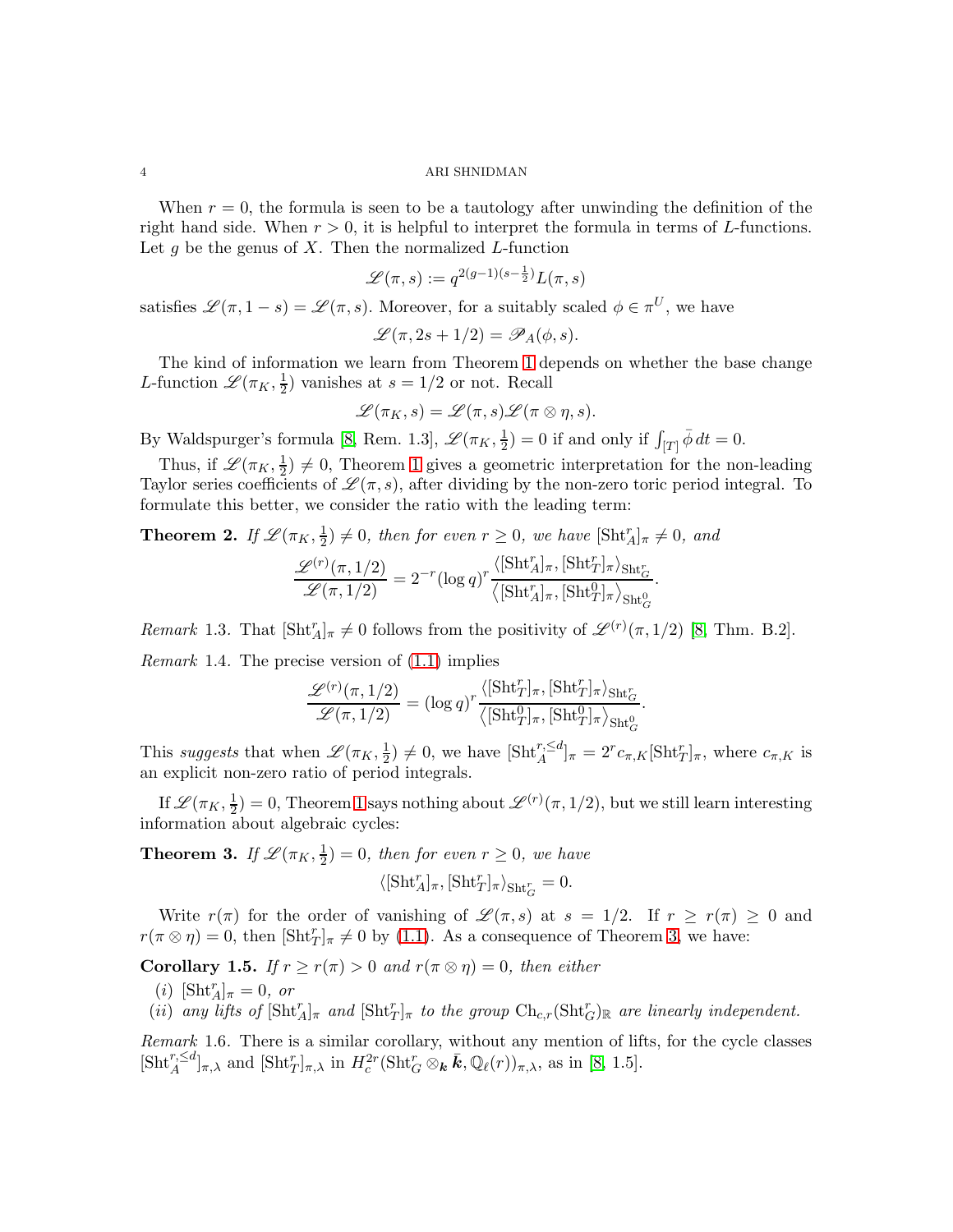1.3. Questions. Which of (i) or (ii) actually holds? Our expectation is that  $[Sht_A^r]_{\pi} \neq 0$ precisely when  $r \geq 2r(\pi)$ . Indeed, our approach suggests a special value formula for the self-intersection of the Manin-Drinfeld cycle  $[\text{Sht}_{A}^{r}]_{\pi}$  in terms of the rth derivative of the square  $\mathscr{L}(\pi, s)^2$ , which would indeed imply  $[\text{Sht}_{A}^{r}]_{\pi} \neq 0$ , for  $r \geq 2r(\pi)$ . If true, it would suggest an approach to the conjecture of Birch and Swinnerton-Dyer, for elliptic curves over function fields, that avoids the use of Heegner points or indeed any mention of the quadratic extension K.

When the cycles  $[\text{Sht}_{A}^{r}]_{\pi}$  do vanish, one must wonder whether there is a related Euler system. Indeed, Kato's Euler system is constructed from Siegel units which witness the torsion of the cuspidal divisors in the modular Jacobian. Are there similar such functions for Manin-Drinfeld cycles?

1.4. **Methods.** Yun and Zhang's proof of  $(1.1)$  proceeds by *geometrizing* Jacquet's relative trace formula (RTF) comparison approach to Waldspurger's formula [\[4\]](#page-26-4). One side of this comparison involves traces of Frobenius on  $\beta_*\mathbb{Q}_\ell$ , where  $\beta: M_d \to A_d$  is a version of the Hitchin fibration (one for each integer  $d \geq 0$ ). A crucial insight in [\[8\]](#page-26-3) is that one can extend this approach to the case  $r > 0$ , using a certain natural correspondence



which we call the Yun-Zhang correspondence. The induced operator

$$
[\text{YZ}_d] \colon \beta_* \mathbb{Q}_\ell \to \beta_* \mathbb{Q}_\ell
$$

plays the role of differentiation on the geometric side of the RTF comparison. When  $r > 0$ , Yun and Zhang show that the traces of the operator  $[YZ_d]^r \circ$  Frob match up with the rth derivative of certain traces on the L-function side.

Our proof of [\(1.2\)](#page-0-0) makes use of this RTF approach as extended in our work with Howard [\[3\]](#page-26-5). In fact, one can view [\(1.2\)](#page-0-0) as a degenerate version of our formula in [\[3\]](#page-26-5) for the intersection of Heegner-Drinfeld cycles coming from distinct quadratic field extensions of F. In this work we suppose one of the quadratic  $F$ -algebras is split. The RTF comparison becomes a tautology when  $r = 0$ , but to prove [\(1.2\)](#page-0-0) for  $r > 0$ , we must dig deeper into the representation theory of the Hitchin fibration. The key insight is a representation-theoretic interpretation of the operator [YZ<sub>d</sub>]. In our setting, the local system  $\beta_*\mathbb{Q}_\ell$  comes from the representation  $(\mathbb{Q}_{\ell}^2)^{\otimes 2d}$  of the symmetric group  $S_{2d}$ . This is also a representation of  $\mathfrak{sl}_2$ , and the Yun-Zhang operator is given by the action of the element  $e + f = \begin{pmatrix} 0 & 1 \\ 1 & 0 \end{pmatrix} \in \mathfrak{sl}_2$ . Using Schur-Weyl duality and some computations in representation theory, this allows us to compare the two RTF's and prove [\(1.2\)](#page-0-0).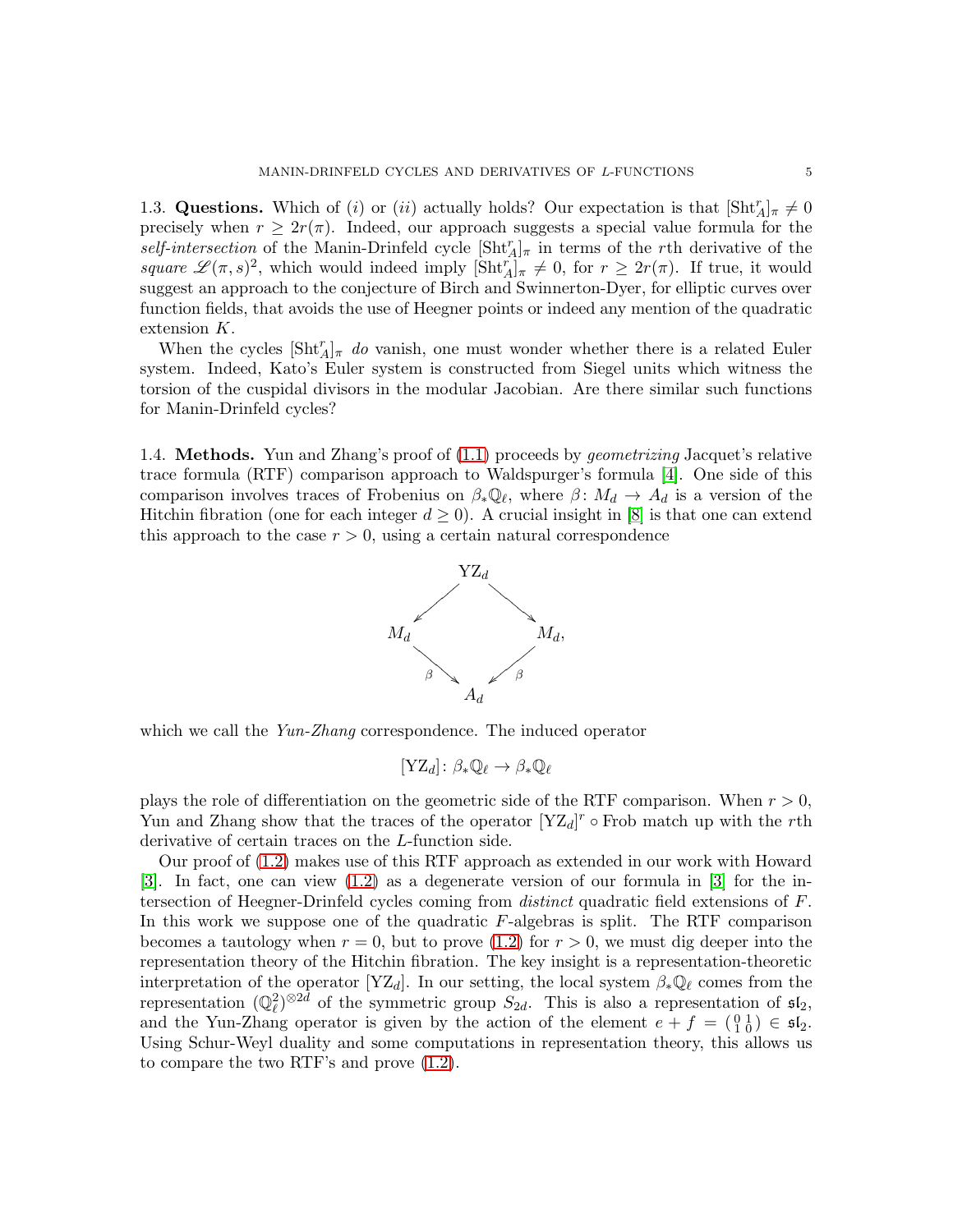1.5. **Outline.** In Section 2, we define an analytic distribution on  $\mathcal{H}$ . Following [\[3,](#page-26-5) [8\]](#page-26-3), we relate it to L-functions on one hand, and weighted traces of Frobenius along the Hitchin fibration, on the other. One new input here is Lemma [2.6.](#page-9-0) The Manin-Drinfeld cycles are defined in Section 3. We then use intersection pairings to define a geometric distribution, and relate it to traces of Frobenius along the same Hitchin fibration. In Section 4, we work out the representation theory of this particular Hitchin fibration and relate it to the Yun-Zhang correspondence. A computation shows that the analytic and geometric distributions agree, and the main theorem follows quickly from this.

<span id="page-5-0"></span>1.6. **Notation.** |X| is the set of closed points of X. The absolute value

$$
|\cdot| = \prod_{x \in |X|} |\cdot|_x \colon \mathbb{A}^\times \to \mathbb{Q}^\times
$$

sends the uniformizer  $\pi_x \in F_x$  with residue field  $\mathbf{k}_x$  to  $q^{-[\mathbf{k}_x : \mathbf{k}]}$ . If H is an algebraic group, Haar measure on  $H(\mathbb{A})$  is normalized so that  $H(\mathbb{O})$  has volume 1.

1.7. Acknowledgements. The author thanks D. Kazhdan for several stimulating conversations on this topic. He also thanks D. Disegni, B. Howard, E. Lindenstrauss, K. Madapusi Pera, and Y. Varshavsky. Special thanks go to S. Zemel for his helpful insight into the computations in Section 4. The author was supported by the Israel Science Foundation (grant No. 2301/20).

## 2. Analytic distribution

<span id="page-5-3"></span>2.1. Automorphic forms. We recall some notation from [\[3\]](#page-26-5). Denote by  $\mathcal{A}(G)$  the space of automorphic forms [\[1,](#page-26-6) §5] on  $G(\mathbb{A})$ , and by  $\mathcal{A}_{\text{cusp}}(G) \subset \mathcal{A}(G)$  the subspace of cuspidal automorphic forms. The subspace of unramified (U-invariant) cuspforms is finite-dimensional, and admits a decomposition

$$
\mathcal{A}_{\mathrm{cusp}}(G)^U=\bigoplus_{\mathrm{unr.~cusp.~}\pi}\pi^U
$$

as a direct sum of lines, where the sum is over the unramified cuspidal automorphic representations  $\pi \subset \mathcal{A}_{\text{cusp}}(G)$ .

Denote by  $\mathscr H$  the Hecke algebra of compactly supported functions  $f: U\backslash G(\mathbb A)/U \to \mathbb Q$ . The  $\mathscr{H}$ -module of compactly supported unramified Q-valued automorphic forms is denoted

$$
\mathscr{A} = C_c^{\infty}(G(F) \backslash G(\mathbb{A})/U, \mathbb{Q}).
$$

We let  $\mathcal{A}_{\mathbb{C}} = \mathcal{A} \otimes \mathbb{C}$  denote the corresponding complex space, so that

<span id="page-5-2"></span>
$$
\mathcal{A}_{\text{cusp}}(G)^U \subset \mathscr{A}_{\mathbb{C}} \subset \mathcal{A}(G)^U. \tag{2.1}
$$

Following [\[8,](#page-26-3) §4.1], we view the Satake transform as a Q-algebra surjection  $a_{Eis} : \mathcal{H} \rightarrow$  $\mathbb{Q}[\text{Pic}_X(\bm{k})]^{\text{LPic}}$ , for a particular involution  $\iota_{\text{Pic}}$  of  $\mathbb{Q}[\text{Pic}_X(\bm{k})]$ . The Eisenstein ideal is

<span id="page-5-1"></span>
$$
\mathcal{I}^{\text{Eis}} := \ker (a_{\text{Eis}} : \mathcal{H} \to \mathbb{Q}[\text{Pic}_X(\mathbf{k})]^{\text{tric}}). \tag{2.2}
$$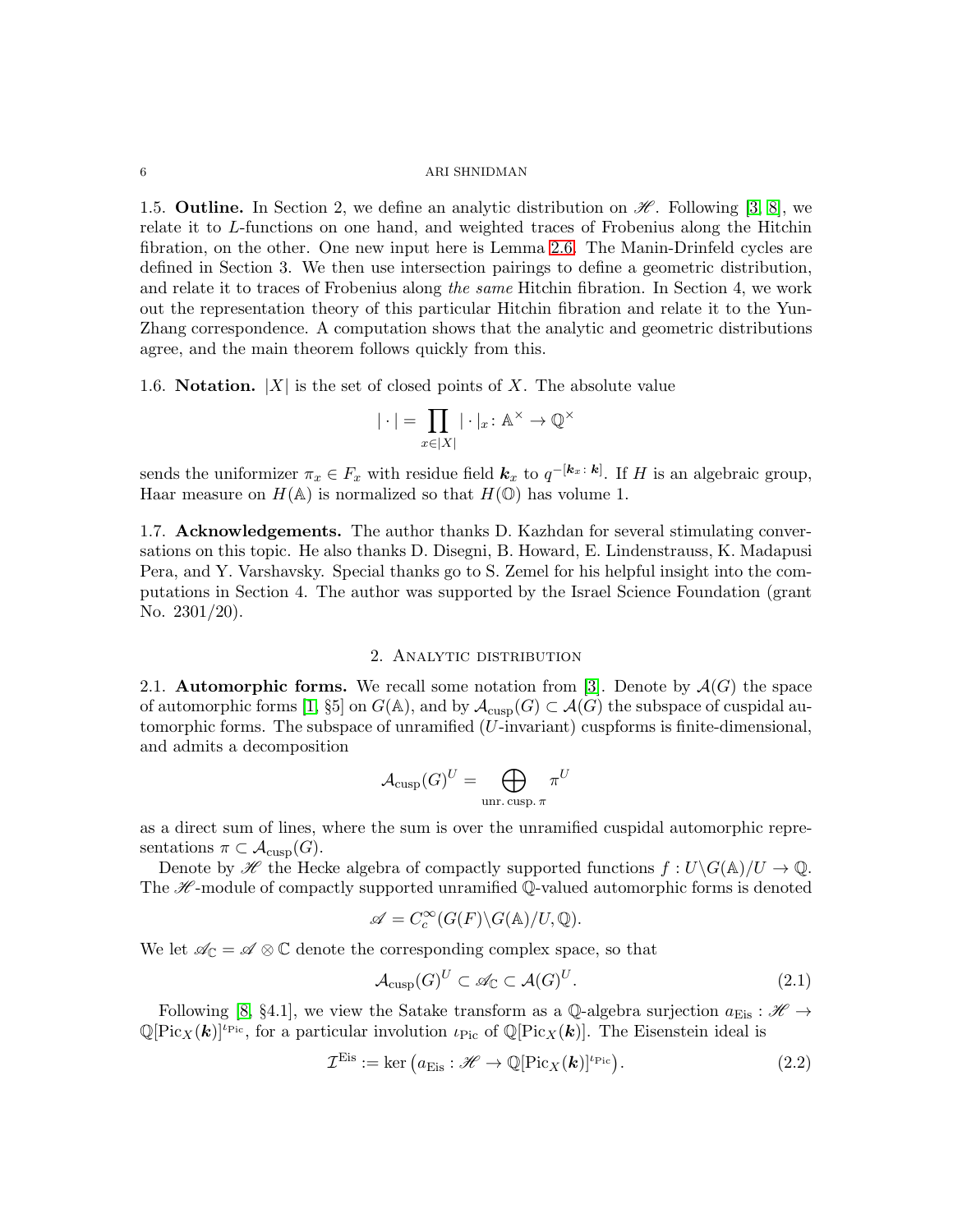As in [\[8,](#page-26-3) §7.3], define Q-algebras

$$
\mathscr{H}_{\text{aut}} = \text{Image}(\mathscr{H} \to \text{End}_{\mathbb{Q}}(\mathscr{A}) \times \mathbb{Q}[\text{Pic}_X(\mathbf{k})]^{\iota_{\text{Pic}}})
$$

$$
\mathscr{H}_{\text{cusp}} = \text{Image}(\mathscr{H} \to \text{End}_{\mathbb{C}}(\mathcal{A}_{\text{cusp}}(G)^U)).
$$

The quotient map  $\mathscr{H} \to \mathscr{H}_{\text{cusp}}$  factors through  $\mathscr{H}_{\text{aut}}$ , and the resulting map

<span id="page-6-2"></span>
$$
\mathcal{H}_{\text{aut}} \to \mathcal{H}_{\text{cusp}} \times \mathbb{Q}[\text{Pic}_X(\mathbf{k})]^{\iota_{\text{Pic}}} \tag{2.3}
$$

is an isomorphism [\[8,](#page-26-3) Lemma 7.16].

For each unramified cuspidal automorphic representation  $\pi \subset \mathcal{A}_{\text{cusp}}(G)$ , denote by

$$
\lambda_\pi:\mathscr{H}\to\mathbb{C}
$$

the character through which the Hecke algebra acts on the line  $\pi^U$ . As in [\[8,](#page-26-3) §7.5.1], the Q-algebra  $\mathscr{H}_{\text{cusp}}$  is isomorphic to a finite product of number fields, and the product of all characters  $\lambda_{\pi}$  induces an isomorphism

$$
\mathscr{H}_{\text{cusp}}\otimes\mathbb{C}\cong\bigoplus_{\text{unr. cusp. }\pi}\mathbb{C}.
$$

The above the discussion holds word-for-word if G is replaced by  $G_1$ .

**Lemma 2.1.** [\[3,](#page-26-5) Lem. 3.3] There is a canonical bijection

$$
G(F)\backslash G(\mathbb{A})/U \to G_1(F)\backslash G_1(\mathbb{A})/U_1.
$$

It induces an isomorphism  $\mathcal{A}(G)^U \cong \mathcal{A}(G_1)^{U_1}$ , respecting the subspaces of cusp forms.

2.2. Definition of the distribution. The X-scheme

$$
\tilde{J} = \underline{\operatorname{Iso}}_{\mathcal{O}_X}(\nu_* \mathcal{O}_Y, \nu_{0*} \mathcal{O}_{Y_0})
$$

is both a left  $\tilde{G}$ -torsor and a right  $\tilde{G}_1$ -torsor. Similarly  $J = \tilde{J}/\mathbb{G}_m$  is both a left G-torsor and a right  $G_1$ -torsor. There are canonical identifications

$$
A(F)\backslash J(F)/T(F) = \widetilde{A}(F)\backslash \widetilde{J}(F)/\widetilde{T}(F) = K_0^{\times} \backslash \text{Iso}(K, K_0)/K^{\times}.
$$

Thus, [\[3,](#page-26-5) §2] allows us to define the invariant map

<span id="page-6-1"></span>
$$
A(F)\backslash J(F)/T(F) \xrightarrow{\text{inv}} \{\xi \in K : \text{Tr}_{K/F}(\xi) = 1\}.
$$
 (2.4)

Since K and  $K_0$  are non-isomorphic, the map inv is a bijection.

Remark 2.2. Here is an explicit description of inv, when char  $k \neq 2$ . Choose F-algebra embeddings  $\alpha_1: K \hookrightarrow M_2(F)$  and  $\alpha_2: K_0 \hookrightarrow M_2(F)$ . Let  $e = \alpha_2(1,0)$  and  $f = \alpha_2(0,1)$  be the image of the two idempotents. Then  $M_2(F) = e\alpha_1(K) + f\alpha_1(K)$ . If

$$
g\in K_0^\times\backslash \mathrm{Iso}(K,K_0)/K^\times\simeq A(F)\backslash G(F)/T(F)
$$

is represented by  $e\alpha + f\beta \in G(F)$ , then  $\text{inv}(g) = \frac{2\alpha\overline{\beta}}{\text{Tr}(\alpha\overline{\beta})}$ .

<span id="page-6-0"></span>Lemma 2.3. [\[3,](#page-26-5) Lem. 3.4] There is a canonical homeomorphism

$$
U \setminus J(\mathbb{A})/U_1 \cong U \setminus G(\mathbb{A})/U. \tag{2.5}
$$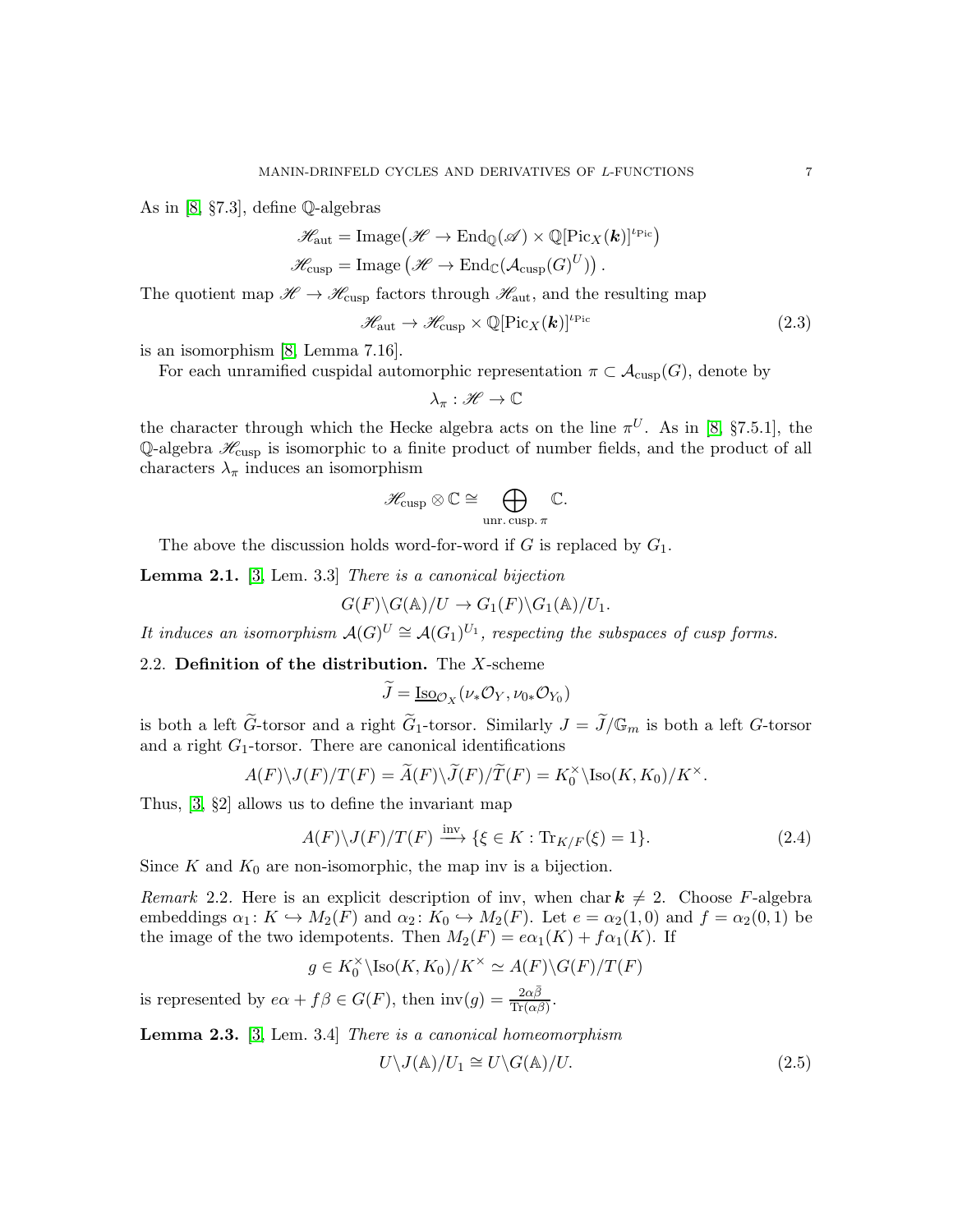Now fix  $f \in \mathcal{H}$ . Use the bijection of Lemma [2.3](#page-6-0) to view f as a function

$$
f:U\backslash J(\mathbb{A})/U_1\to\mathbb{Q},
$$

and define a function on  $G(\mathbb{A}) \times G_1(\mathbb{A})$  by

<span id="page-7-2"></span>
$$
\mathbb{K}_f(g,g_1) = \sum_{\gamma \in J(F)} f(g^{-1} \gamma g_1). \tag{2.6}
$$

Recall the notation  $[T] = T(F)\T(\mathbb{A})$  from the introduction, and recall the normalization of Haar measures of §[1.6.](#page-5-0) Define a distribution on  $\mathcal{H}$  by

<span id="page-7-0"></span>
$$
\mathbb{J}(f,s) = \int_{[A] \times [T]}^{\text{reg}} \mathbb{K}_f(a,t) |a|^{2s} da \, dt. \tag{2.7}
$$

Here,  $|\cdot|: A(\mathbb{A}) \to \mathbb{R}^\times$  is the homomorphism  $|{\binom{a_1}{a_2}}| = |a_1/a_2|$ .

The integral in [\(2.7\)](#page-7-0) need not converge absolutely, so we regularize it. First define

<span id="page-7-3"></span>
$$
A(\mathbb{A})_n = \{ a \in A(\mathbb{A}) : |a| = q^{-n} \}
$$

and  $[A]_n = A(F) \backslash A(\mathbb{A})_n$ , and set

$$
\mathbb{J}_n(f, s) = \int_{[A]_n \times [T]} \mathbb{K}_f(a, t) |a|^{2s} da dt
$$
\n
$$
= q^{-2ns} \int_{[A]_n \times [T]} \mathbb{K}_f(a, t) da dt.
$$
\n(2.8)

This integral is absolutely convergent, by compactness of  $[A]_n$  and  $[T]$ .

<span id="page-7-1"></span>**Proposition 2.4.** The integral  $\mathbb{J}_n(f, s)$  vanishes for |n| sufficiently large.

*Proof.* As in [\[3,](#page-26-5) Prop. 3.7].

Using Proposition [2.4,](#page-7-1) the regularized integral [\(2.7\)](#page-7-0) is defined as

$$
\mathbb{J}(f,s) = \sum_{n \in \mathbb{Z}} \mathbb{J}_n(f,s).
$$

This is a Laurent polynomial in  $q^s$ . Define

$$
\mathbb{J}_n(\gamma, f, s) = \int_{[A]_n \times [T]} \mathbb{K}_{f, \gamma}(a, t) |a|^{2s} da dt,
$$
\n(2.9)

and

$$
\mathbb{J}(\gamma, f, s) = \sum_{n \in \mathbb{Z}} \mathbb{J}_n(\gamma, f, s),
$$

so that there are decompositions

<span id="page-7-4"></span>
$$
\mathbb{J}(f,s) = \sum_{\gamma \in A(F) \setminus J(F)/T(F)} \mathbb{J}(\gamma, f, s) = \sum_{\substack{\xi \in K \\ \text{Tr}_{K/F}(\xi) = 1}} \mathbb{J}(\xi, f, s).
$$
 (2.10)

In the final expression, we have used [\(2.4\)](#page-6-1) to define

$$
\mathbb{J}(\xi,f,s)=\mathbb{J}(\gamma,f,s)
$$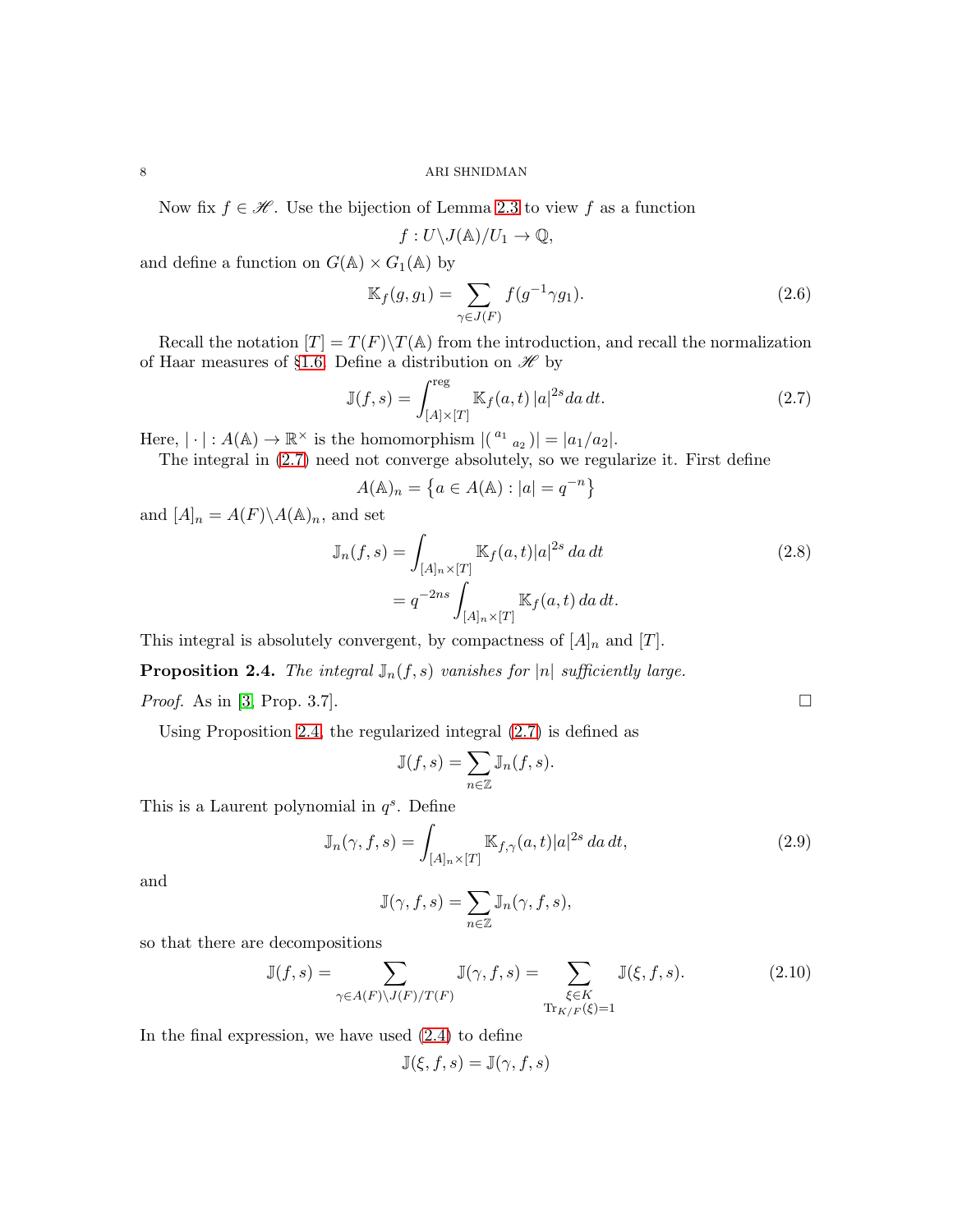<span id="page-8-2"></span>for the unique double coset  $\gamma \in A(F) \backslash J(F)/T(F)$  satisfying inv( $\gamma$ ) = ξ.

# 2.3. Spectral decomposition. Define for any  $\phi \in \mathcal{A}_{\text{cusp}}(G)^U$ , the period integral

$$
\mathscr{P}_A(\phi,s)=\int_{[A]}\phi(a)|a|^{2s}\,da.
$$

This integral is absolutely convergent for all  $s \in \mathbb{C}$ . Using Lemma [2.3](#page-6-0) to view  $\phi \in$  $\mathcal{A}_{\text{cusp}}(G_1)^{U_1}$ , define another period integral

$$
\mathscr{P}_T(\phi) = \int_{[T]} \phi(t) dt.
$$

As  $[T]$  is compact, this integral is also absolutely convergent.

Recall the Eisenstein ideal  $\mathcal{I}^{\text{Eis}} \subset \mathcal{H}$  of [\(2.2\)](#page-5-1).

<span id="page-8-1"></span>**Proposition 2.5.** Every  $f \in \mathcal{I}^{\text{Eis}}$  satisfies

<span id="page-8-0"></span>
$$
\mathbb{J}(f,s) = \sum_{\text{unr. cusp. }\pi} \lambda_{\pi}(f) \frac{\mathscr{P}_A(\phi, s) \mathscr{P}_T(\overline{\phi})}{\langle \phi, \phi \rangle},\tag{2.11}
$$

where the sum is over all unramified cuspidal automorphic representations  $\pi \subset A_{\text{cusp}}(G)$ , and  $\phi \in \pi^U$  is any nonzero vector. Moreover,  $\mathbb{J}(f, s)$  only depends on the image of f under the quotient map  $\mathscr{H} \to \mathscr{H}_{\text{aut}}$ .

*Proof.* View [\(2.6\)](#page-7-2) as a function on  $G(\mathbb{A}) \times G(\mathbb{A})$ , and invoke the decomposition

$$
\mathbb{K}_f(x, y) = \mathbb{K}_{f, \text{cusp}}(x, y) + \mathbb{K}_{f, \text{sp}}(x, y)
$$

of [\[8,](#page-26-3) Theorem 4.3], to convert all three terms back into functions on  $G(\mathbb{A}) \times G_1(\mathbb{A})$ . The result is a decomposition

$$
\mathbb{K}_f(g, g_1) = \sum_{\text{unr. cusp. } \pi} \lambda_{\pi}(f) \cdot \frac{\phi(g)\phi(g_1)}{\langle \phi, \phi \rangle} + \sum_{\text{unr. quad. } \chi} \lambda_{\chi}(f) \cdot \chi(\det(G)) \cdot \chi(\det(g_1)).
$$

The first sum is over all unramified cuspidal representations  $\pi$ , and  $\phi \in \pi^U$  is any nonzero vector. The second sum is over all unramified quadratic characters

$$
\mathrm{Pic}(X) \cong F^\times \backslash \mathbb{A}^\times/\mathbb{O}^\times \xrightarrow{\chi} \{\pm 1\},
$$

and

$$
\lambda_{\chi}(f) = \int_{G(\mathbb{A})} f(g) \chi(\det(g)) \, dg.
$$

The distribution [\(2.8\)](#page-7-3) now decomposes as

$$
\mathbb{J}_n(f,s) = \sum_{\text{unr. cusp. } \pi} \mathbb{J}_n^{\pi}(f,s) + \sum_{\text{unr. quad. } \chi} \mathbb{J}_n^{\chi}(f,s),
$$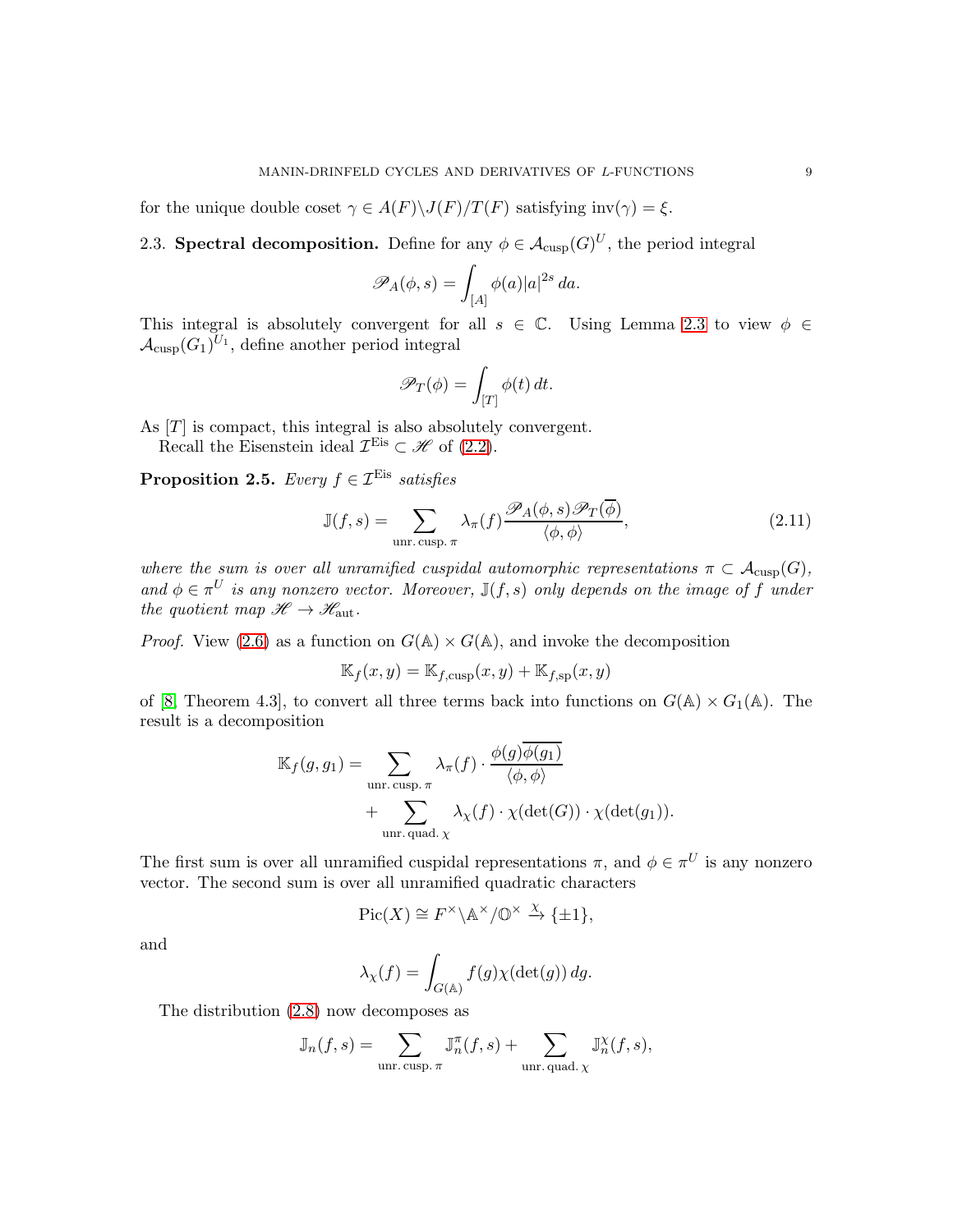where we have set

$$
\mathbb{J}_n^{\pi}(f,s) = \frac{\lambda_{\pi}(f)}{\langle \phi, \phi \rangle} \left( \int_{[A]_n} \phi(a)|a|^{2s} da \right) \left( \int_{[T]} \overline{\phi(t)} dt \right)
$$

and

<span id="page-9-1"></span>
$$
\mathbb{J}_n^{\chi}(f,s) = \lambda_{\chi}(f) \left( \int_{[A]_n} \chi(\det(a)) |a|^{2s} da \right) \left( \int_{[T]} \chi(\det(t)) dt \right). \tag{2.12}
$$

Next we show that  $\mathbb{J}_{n}^{\chi}(f, s) = 0$  for all such  $\chi$ . Note that when  $\chi = 1$ , both toric integrals in [\(2.12\)](#page-9-1) are non-zero, so the proof from [\[3\]](#page-26-5) does not carry over. The vanishing in all cases follows from:

<span id="page-9-0"></span>**Lemma 2.6.** If  $f \in \mathcal{I}^{\text{Eis}}$  and  $\chi$  is unramified, then  $\lambda_{\chi}(f) = 0$ .

*Proof.* Let  $B \subset G$  be the Borel subgroup of upper triangular matrices. Following [\[8,](#page-26-3) §4], we consider the right translation representation  $\rho_{\chi}$  of  $G(\mathbb{A})$  on the space  $V_{\chi}$  of functions

$$
\phi \colon G(\mathbb{A}) \to \mathbb{C}
$$

such that  $\phi(bg) = \chi(b)\phi(g)$  for all  $b \in B(\mathbb{A}), g \in G(\mathbb{A})$ . The space  $V_\chi$  is canonically identified (by restriction) with a space of functions on  $U$ . The latter space carries an inner product

$$
(\phi,\phi')=\int_U \phi(u)\bar{\phi}'(y)du.
$$

Now let  $\phi = \mathbf{1}_U$ . Since  $f \in \mathcal{I}^{\text{Eis}}$ , we have [\[8,](#page-26-3) §4]

$$
(\rho_\chi(f)\phi,\phi)=\operatorname{tr}\rho_\chi(f)=\chi(a_{\operatorname{Eis}}(f))=0.
$$

On the other hand, we compute

$$
(\rho_{\chi}(f)\phi,\phi) = \int_{U} \int_{g=bu'\in G(\mathbb{A})} f(u^{-1}g)\chi(\det b)dgdu
$$
  
= 
$$
\int_{G(\mathbb{A})} f(g)\chi(\det g)dg
$$
  
= 
$$
\lambda_{\chi}(f).
$$

We have used that  $\chi$  is unramified, f is spherical, and U has volume 1. We conclude that  $\lambda_{\chi}(f) = 0.$ 

We therefore have

$$
\mathbb{J}_n(f,s) = \sum_{\text{unr. cusp. } \pi} \mathbb{J}_n^{\pi}(f,s),
$$

and  $(2.11)$  follows by summing both sides over *n*.

For the final claim, suppose f has trivial image under  $\mathscr{H} \to \mathscr{H}_{\text{aut}}$ . This implies that f annihilates  $\mathscr{A}_{\mathbb{C}}$ , and lies in  $\mathcal{I}^{\text{Eis}}$ . The first inclusion in [\(2.1\)](#page-5-2) implies that  $\lambda_{\pi}(f) = 0$  for all  $\pi$ , and so  $\mathbb{J}(f, s) = 0$  by [\(2.11\)](#page-8-0).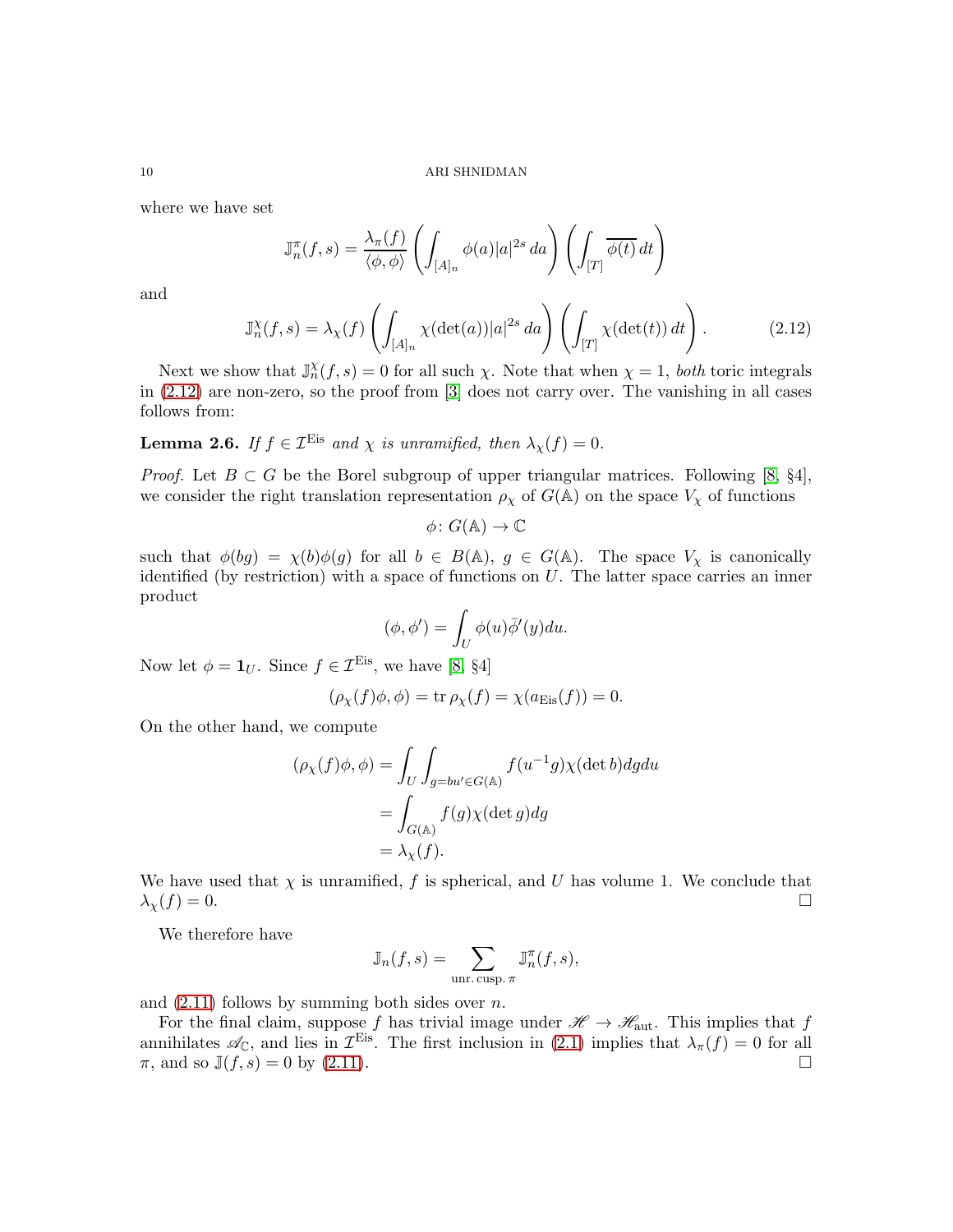2.4. Geometric expression. Fix  $d \geq 0$ , and let i be an integer in the range  $0 \leq i \leq 2d$ . Recall from [\[3,](#page-26-5)  $\S3$ ] the commutative diagram of **k**-schemes

<span id="page-10-0"></span>
$$
N_{(i,2d-i)} \longrightarrow \Sigma_{i,2d-i}(Y)
$$
\n
$$
\beta_i \downarrow \qquad \qquad \downarrow \otimes
$$
\n
$$
A_d \longrightarrow \Sigma_{2d}(Y)
$$
\n
$$
\Sigma_d(X)
$$
\n(2.13)

in which the square is cartesian. We briefly recall the definitions of these schemes and maps in terms of their S-points, for any scheme S.

First,  $\Sigma_d(X)(S)$  is the set of isomorphism classes of pairs  $(\Delta, \zeta)$  of

- a line bundle  $\Delta$  on  $X_S = X \times_k S$  of degree d,
- a nonzero section  $\zeta \in H^0(X_S, \Delta)$ .

We have a canonical isomorphism

<span id="page-10-2"></span>
$$
\Sigma_d(X) \cong \text{Sym}^d(X) \cong S_d \backslash X^d,\tag{2.14}
$$

and  $\Sigma_d(X)$  is a smooth projective k-scheme. We also set

$$
\Sigma_{i,2d-i}(Y) = \Sigma_i(Y) \times_{\mathbf{k}} \Sigma_{2d-i}(Y),
$$

parameterizing effective divisors of bidegree  $(i, 2d - i)$  on Y  $\coprod Y$ .

Next,  $A_d(S)$  is the set of isomorphism classes of pairs  $(\Delta, \xi)$  consisting of

- a line bundle  $\Delta$  on  $X_S$  of degree d,
- a section  $\xi \in H^0(Y_S, \nu^* \Delta)$  with nonzero trace

$$
\operatorname{Tr}_{Y/X}(\xi) = \xi + \xi^{\sigma_1} \in H^0(X_S, \Delta).
$$

The arrows in  $(2.13)$  emanating from  $A_d$  are

$$
\text{Tr}(\Delta,\xi) = (\Delta, \text{Tr}_{Y/X}(\xi)) \quad \text{and} \quad \nu^{\sharp}(\Delta,\xi) = (\nu^*\Delta,\xi).
$$

 $A_d$  is a quasi-projective **k**-scheme.

Finally,  $N_{(i,2d-i)}(S)$  is the groupoid of triples  $(\mathcal{M}, \mathcal{L}, \phi)$  consisting of

- line bundles  $\mathcal{M} = (\mathcal{M}', \mathcal{M}'') \in Pic(Y_{0S})$  and  $\mathcal{L} \in Pic(Y_S)$  satisfying  $2 \deg(\mathcal{M}') - i = \deg(\mathcal{L}) = 2 \deg(\mathcal{M}'') - (2d - i),$
- a morphism  $\phi : \nu_* \mathcal{L} \to \mathcal{M}' \oplus \mathcal{M}''$  of rank 2 vector bundles on  $X_S$  with nonzero determinant.

The Picard group  $Pic(X_S)$  acts on  $N_{i,2d-i}(S)$  by simultaneous twisting, and the quotient

$$
N_{(i,2d-i)} = N_{(i,2d-i)} / \text{Pic}_X
$$

is a scheme by [\[3,](#page-26-5) 3.12]. The map  $\delta$  sends  $(\mathcal{M}, \mathcal{L}, \phi)$  to  $(\text{div}(\boldsymbol{a}), \text{div}(\boldsymbol{d}))$ , where  $\boldsymbol{a}$  and  $\boldsymbol{d}$  are the diagonal matrix entries in the map  $\nu^*\phi: \mathcal{L} \oplus \mathcal{L}^{\sigma} \to \nu^* \mathcal{M}' \oplus \nu^* \mathcal{M}''$ .

<span id="page-10-1"></span>**Proposition 2.7.** [\[3,](#page-26-5) 3.13] Let g and  $g_1$  be the genera of X and Y, respectively.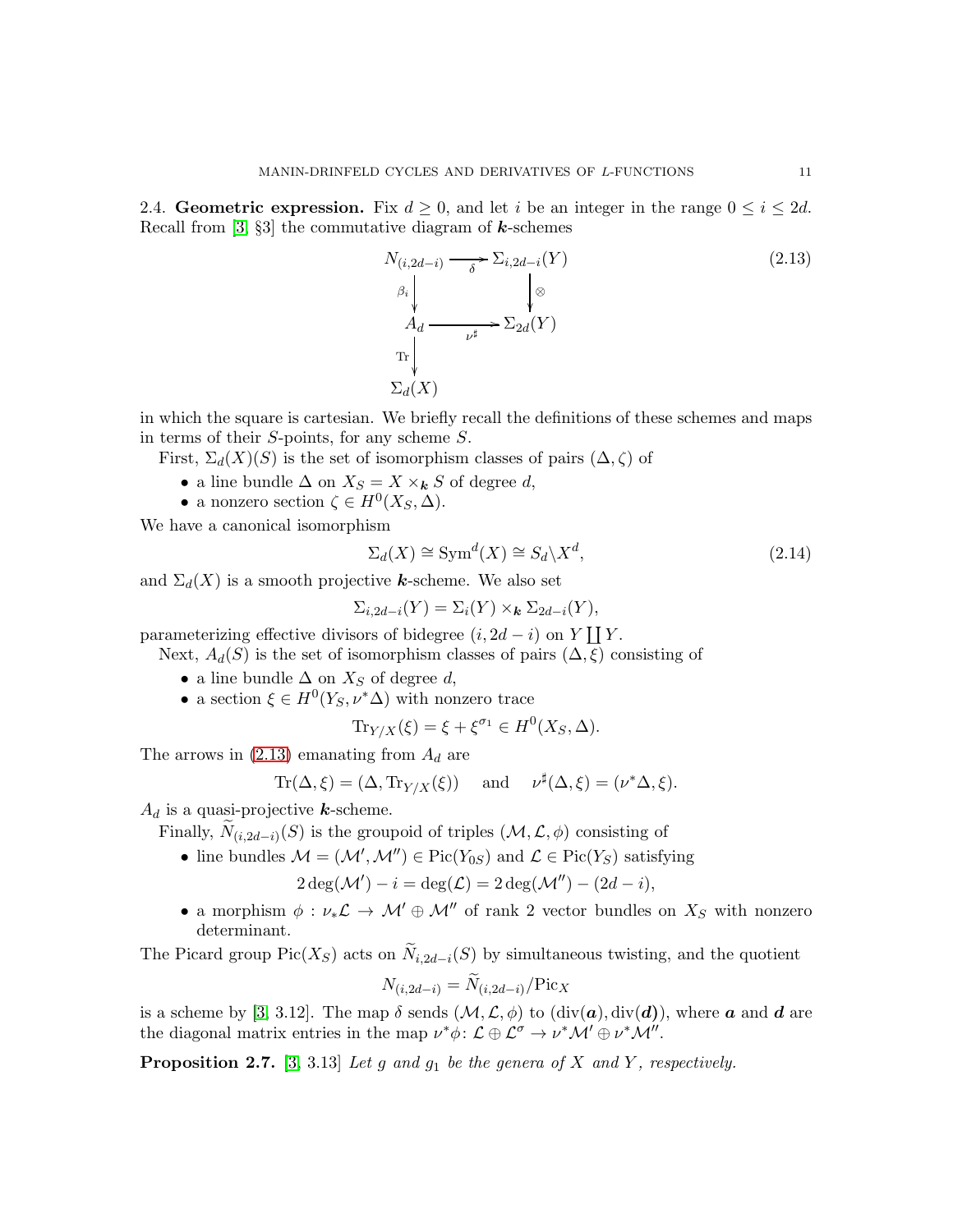- (1) The morphisms  $\beta_i$  and  $\otimes$  in [\(2.13\)](#page-10-0) are finite.
- (2) If  $d \geq 2g_1 1$  then  $N_{(i, 2d-i)}$  is smooth over **k** of dimension  $2d g + 1$ .

Now let  $D$  be an effective divisor on  $X$  of degree  $d$ . The constant function 1 defines a global section of  $\mathcal{O}_X(D)$ , and hence a point  $(\mathcal{O}_X(D), 1) \in \Sigma_d(X)(k)$ . Define  $A_D$  as the fiber product

$$
A_D \longrightarrow A_d
$$
  
Spec(**k**)  $\xrightarrow{(\mathcal{O}_X(D),1)} \sum_{d}(X)$ .

Then there is a canonical bijection

<span id="page-11-1"></span>
$$
A_D(\mathbf{k}) \cong \left\{ \xi \in K : \begin{array}{c} \text{Tr}_{K/F}(\xi) = 1 \\ \text{div}(\xi) + \nu^* D \ge 0 \end{array} \right\}.
$$
 (2.15)

The Hecke algebra  $\mathscr{H}$  has a Q-basis  $\{f_D\}$  indexed by the effective divisors  $D \in \text{Div}(X)$ , and defined as follows (see also [\[8,](#page-26-3)  $\S3.1$ ]). Let  $S_D$  be the image of the set

$$
\{M \in \text{Mat}_2(\mathbb{O}) : \text{div}(\det M) = D\}
$$

in  $PGL_2(\mathbb{A}) = G(\mathbb{A})$ . Then  $f_D: U\backslash G(\mathbb{A})/U \to \mathbb{Q}$  is the characteristic function of  $S_D$ .

We are now ready to give a geometric interpretation of the orbital integral  $\mathbb{J}(\xi, f_D, s)$ appearing in  $(2.10)$ . Using Lemma [2.3,](#page-6-0) we regard  $f_D$  as a compactly supported function

$$
f_D: U \setminus J(\mathbb{A})/U_1 \to \mathbb{Q}.\tag{2.16}
$$

Let  $\ell$  be any prime different from the characteristic of  $k$ . The following theorem is proved exactly as in [\[3,](#page-26-5) 3.17], this time with a trivial local system.

<span id="page-11-2"></span>**Theorem 2.8.** Fix  $\xi \in K$  with  $\text{Tr}_{K/F}(\xi) = 1$ , and view  $A_D(\mathbf{k})$  as a subset of K via (2.[15\)](#page-11-1).

(1) If  $\xi \notin A_D(\mathbf{k})$  then  $\mathbb{J}(\xi, f_D, s) = 0$ . (2) If  $\xi \in A_D(\mathbf{k})$  then

$$
\mathbb{J}(\xi, f_D, s) = \sum_{i=0}^{2d} q^{2(i-d)s} \cdot \text{Tr}(\text{Frob}_{\xi}; \left(\beta_{i*} \mathbb{Q}_{\ell}\right)_{\bar{\xi}}),
$$

where  $\bar{\xi}$  is a geometric point above  $\xi : \text{Spec}(\mathbf{k}) \to A_D \hookrightarrow A_d$ .

# 3. GEOMETRIC DISTRIBUTION

<span id="page-11-0"></span>Fix an integer  $r \geq 0$ , and an r-tuple  $\mu = (\mu_1, \ldots, \mu_r) \in {\{\pm 1\}}^r$  satisfying the parity condition  $\sum_{i=1}^{r} \mu_i = 0$ . In particular, r is even.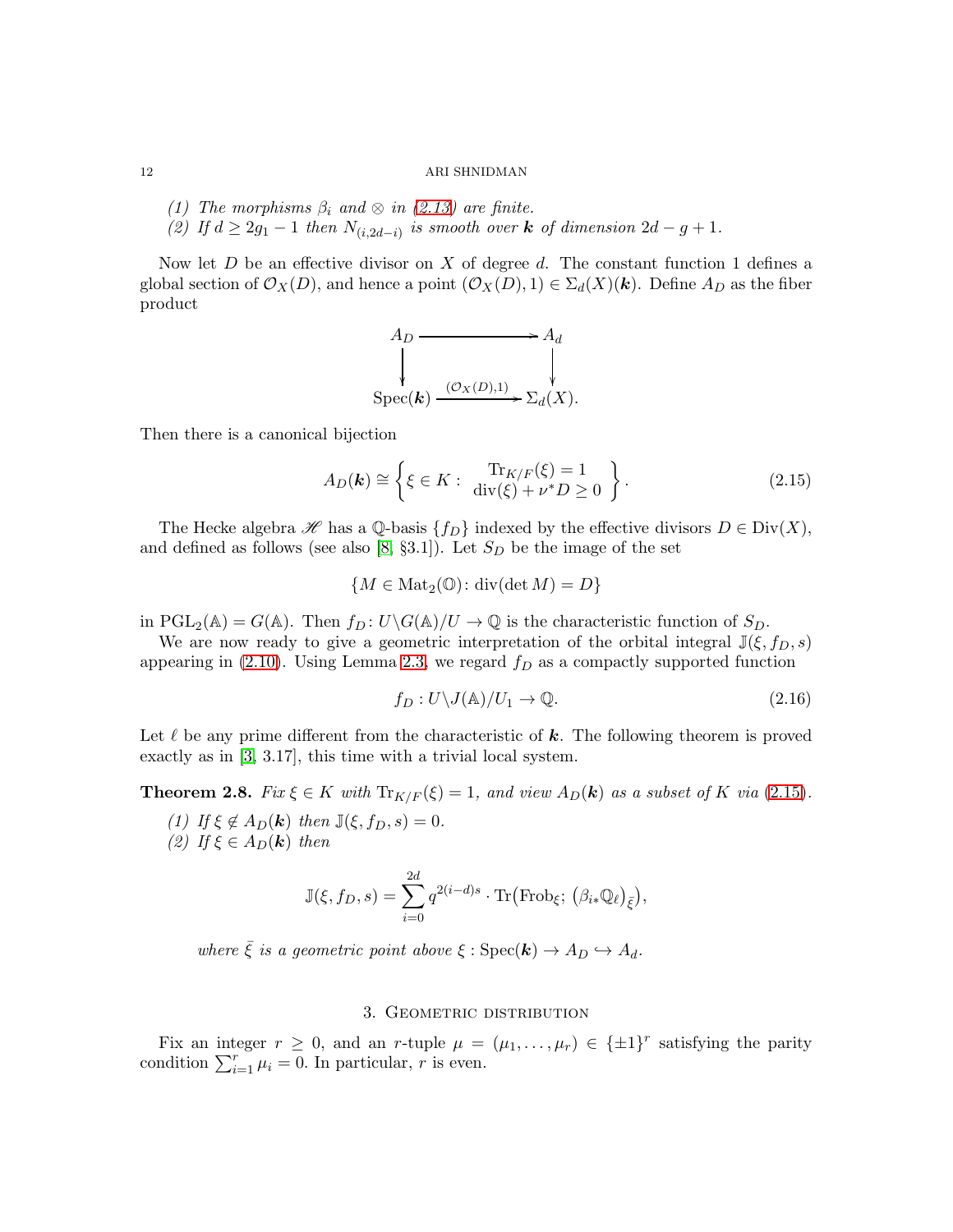3.1. Heegner-Drinfeld and Manin-Drinfeld cycles. We recall some notation from  $\mathfrak{g}$ , 8. Recall that  $G = \text{PGL}_2$  over X.

Let  $\text{Bun}_G$  be the algebraic stack parametrizing G-torsors on X, and let  $\text{Hk}_G^{\mu}$  be the Hecke stack parameterizing G-torsors on X with r modifications of type  $\mu$ . It comes equipped with morphisms

$$
p_0,\ldots,p_r:\textnormal{Hk}_G^{\mu}\to\textnormal{Bun}_G
$$

and  $p_X: \text{Hk}_G^{\mu} \to X^r$ . For the definitions, see [\[8,](#page-26-3) §5.2].

The moduli stack  $\text{Sht}_{G}^{\mu}$  of G-shtukas of type  $\mu$  sits in the cartesian diagram



It is a Deligne-Mumford stack, locally of finite type over  $k$ , and the morphism

$$
\pi_G: \operatorname{Sht}^{\mu}_G \to X^r
$$

induced by  $p<sub>X</sub>$  is separated and smooth of relative dimension  $r$ .

The étale double covers  $\nu_0 : Y_0 \to X$  and  $\nu : Y \to X$  determine tori A and T, both rank 1 over X. Let  $\text{Bun}_T$  be the moduli stack of T-torsors on X. Denote by  $Hk_T^{\mu}$  the Hecke stack parameterizing T-torsors with r modifications of type  $\mu$ . It comes with morphisms

$$
p_1,\ldots,p_r:\mathrm{Hk}_T^{\mu}\to \mathrm{Bun}_T,
$$

and  $p_Y: \text{Hk}_T^{\mu} \to Y^r$ . See [\[8,](#page-26-3) §5.4] for the definitions.

The stack of T-shtukas of type  $\mu$  is defined by the cartesian square

$$
\text{Sht}_{T}^{\mu} \longrightarrow \text{Hk}_{T}^{\mu} \tag{3.1}
$$
\n
$$
\downarrow \qquad \qquad \downarrow \qquad \qquad \downarrow \qquad \qquad \downarrow \qquad \qquad \downarrow \qquad \qquad \downarrow \qquad \qquad \downarrow \qquad \qquad \downarrow \qquad \qquad \downarrow \qquad \qquad \downarrow \qquad \qquad \downarrow \qquad \qquad \downarrow \qquad \qquad \downarrow \qquad \qquad \downarrow \qquad \qquad \downarrow \qquad \qquad \downarrow \qquad \qquad \downarrow \qquad \qquad \downarrow \qquad \qquad \downarrow \qquad \qquad \downarrow \qquad \qquad \downarrow \qquad \qquad \downarrow \qquad \qquad \downarrow \qquad \qquad \downarrow \qquad \qquad \downarrow \qquad \qquad \downarrow \qquad \qquad \downarrow \qquad \qquad \downarrow \qquad \qquad \downarrow \qquad \qquad \downarrow \qquad \qquad \downarrow \qquad \qquad \downarrow \qquad \qquad \downarrow \qquad \qquad \downarrow \qquad \qquad \downarrow \qquad \qquad \downarrow \qquad \qquad \downarrow \qquad \qquad \downarrow \qquad \qquad \downarrow \qquad \qquad \downarrow \qquad \qquad \downarrow \qquad \qquad \downarrow \qquad \qquad \downarrow \qquad \qquad \downarrow \qquad \qquad \downarrow \qquad \qquad \downarrow \qquad \qquad \downarrow \qquad \qquad \downarrow \qquad \qquad \downarrow \qquad \qquad \downarrow \qquad \qquad \downarrow \qquad \qquad \downarrow \qquad \qquad \downarrow \qquad \qquad \downarrow \qquad \qquad \downarrow \qquad \qquad \downarrow \qquad \qquad \downarrow \qquad \qquad \downarrow \qquad \qquad \downarrow \qquad \qquad \downarrow \qquad \qquad \downarrow \qquad \qquad \downarrow \qquad \qquad \downarrow \qquad \qquad \downarrow \qquad \qquad \downarrow \qquad \qquad \downarrow \qquad \qquad \downarrow \qquad \qquad \downarrow \qquad \qquad \downarrow \qquad \qquad \downarrow \qquad \qquad \downarrow \qquad \qquad \downarrow \qquad \qquad \downarrow \qquad \qquad \downarrow \qquad \qquad \downarrow \qquad \qquad \downarrow \qquad \qquad \downarrow \qquad \qquad \downarrow \qquad \qquad \downarrow \qquad \qquad \downarrow \qquad \q
$$

It is Deligne-Mumford over  $k$ , and the morphism

$$
\pi_T: \operatorname{Sht}_T^{\mu} \to Y^r
$$

induced by  $p_Y$  is finite étale. Thus,  $\text{Sht}_T^{\mu}$  is smooth and proper over  $k$ , and of dimension r. For the diagonal torus A, we similarly define the stack  $\text{Sht}_{A}^{\mu}$  by the cartesian square

$$
\text{Sht}_{A}^{\mu} \longrightarrow \text{Hk}_{A}^{\mu} \qquad (3.2)
$$
\n
$$
\downarrow \qquad \qquad \downarrow \qquad (3.2)
$$
\n
$$
\text{Bun}_{A} \longrightarrow \text{Bun}_{A} \times \text{Bun}_{A}.
$$

Here, Bun<sub>A</sub> is the stack of A-torsors, whose S-points parameterize line bundles  $\mathcal{M} =$  $(\mathcal{L}_1, \mathcal{L}_2)$  on  $Y_{0S}$ , modulo simultaneous twisting by  $\mathcal{L} \in \text{Pic}_{X_S}$ .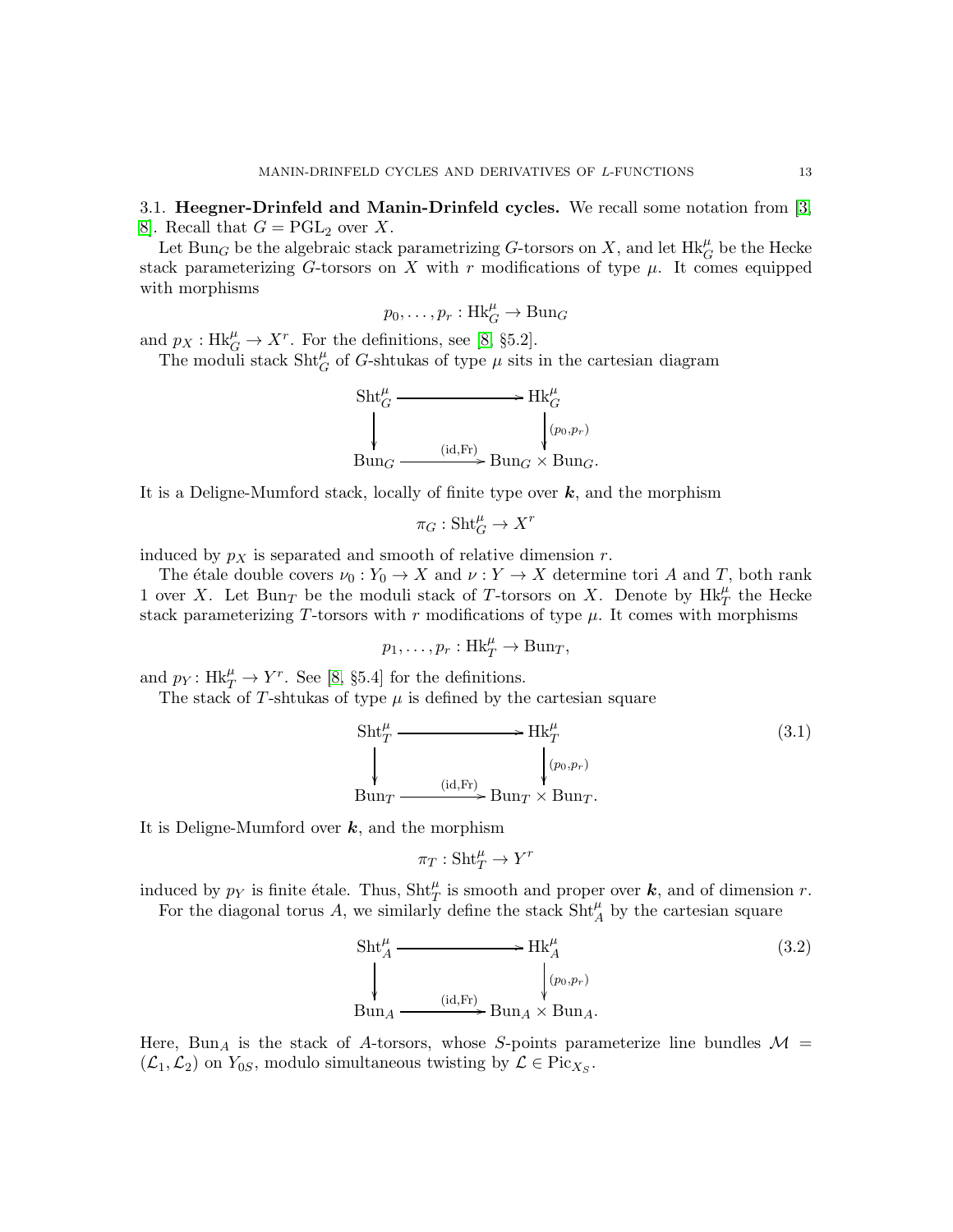More concretely, let  $\widetilde{\text{Sht}}^\mu_A$  be the stack whose S-points is the groupoid of  $(\mathcal{M}, y_1, \ldots, y_r, \iota)$ , where  $\mathcal{M} = (\mathcal{L}_1, \mathcal{L}_2)$  is a line bundle on  $Y_{0S}$ , the  $y_i \colon S \to Y_0$  are S-points of  $Y_0$ , and  $\iota$  is an isomorphism

$$
\iota \colon \mathcal{M}^{\mathrm{Fr}} \simeq \mathcal{M}\left(\sum_{i=1}^r \mu_i \Gamma_{y_i}\right).
$$

Here,  $\Gamma_{y_i}$  is the graph of  $y_i$ . Then  $\text{Sht}^{\mu}_A = \widetilde{\text{Sht}}^{\mu}_A/\text{Pic}_X(\boldsymbol{k})$ , where  $\text{Pic}_X(\boldsymbol{k})$  acts by simultaneous twisting on  $\mathcal{L}_1$  and  $\mathcal{L}_2$ .

Let  $\pi_A : \text{Sht}_A^{\mu} \to Y_0^r$  be the morphism which remembers the legs  $y_i \in Y_0$  of the A-shtuka.

**Lemma 3.1.** The morphism  $\pi_A$  is a Pic<sub>X</sub>(k)-torsor. In particular,  $\text{Sht}_A^{\mu}$  is a smooth Deligne-Mumford stack over  $k$ , locally of finite type.

Proof. The proof is exactly as for T-shtukas [\[8,](#page-26-3) Lem. 5.13], using that

$$
\mathrm{Pic}_X(\mathbf{k}) \simeq (\mathrm{Pic}_X(\mathbf{k}) \times \mathrm{Pic}_X(\mathbf{k}))/\Delta(\mathrm{Pic}_X(\mathbf{k})).
$$

 $\Box$ 

For each  $d \geq 0$ , the open substack  $\text{Sht}_{A}^{\mu, \leq d} \subset \text{Sht}_{A}^{\mu}$  consisting of those  $(\mathcal{M}, (y_i), \iota)$  with

$$
|\deg(\mathcal{M})| := |\deg(\mathcal{L}_2) - \deg(\mathcal{L}_1)| \leq d,
$$

is proper over  $k$ . In fact, each of the substacks

$$
\text{Sht}_{A}^{\mu,d} = \langle (\mathcal{M}, (y_i), \iota) : |\deg(\mathcal{M})| = d \rangle,
$$

are themselves proper and closed.

Push-forward of line bundles induces proper morphisms



since  $\textnormal{Sht}^{\mu}_G$  is separated. We therefore obtain two classes

$$
[\text{Sht}^{\mu}_{T}], [\text{Sht}^{\mu, \leq d}_{A}] \in \text{Ch}_{c,r}(\text{Sht}^{\mu}_{G}),
$$

by pushing forward the corresponding fundamental classes.

3.2. Geometric distribution. There is an intersection pairing

$$
\langle \cdot, \cdot \rangle : \mathrm{Ch}_{c,r}(\mathrm{Sht}_G^\mu) \times \mathrm{Ch}_{c,r}(\mathrm{Sht}_G^\mu) \to \mathbb{Q},
$$

as in [\[8,](#page-26-3) §A.1]. Recall the Hecke algebra  $\mathscr H$  of §[2.1](#page-5-3) and its action  $*$  on  $\mathrm{Ch}_{c,r}(\mathrm{Sht}_G^{\mu})$  [8, §5.3]. Recall also [\[8,](#page-26-3)  $\S7$ ] that  $\text{Sht}_{G}^{\mu}$  can be written as the increasing union of open substacks of finite type:

$$
\textnormal{Sht}_G^{\mu} = \bigcup_{\underline{d} \in \mathcal{D}} \textnormal{Sht}_{G}^{\leq \underline{d}}.
$$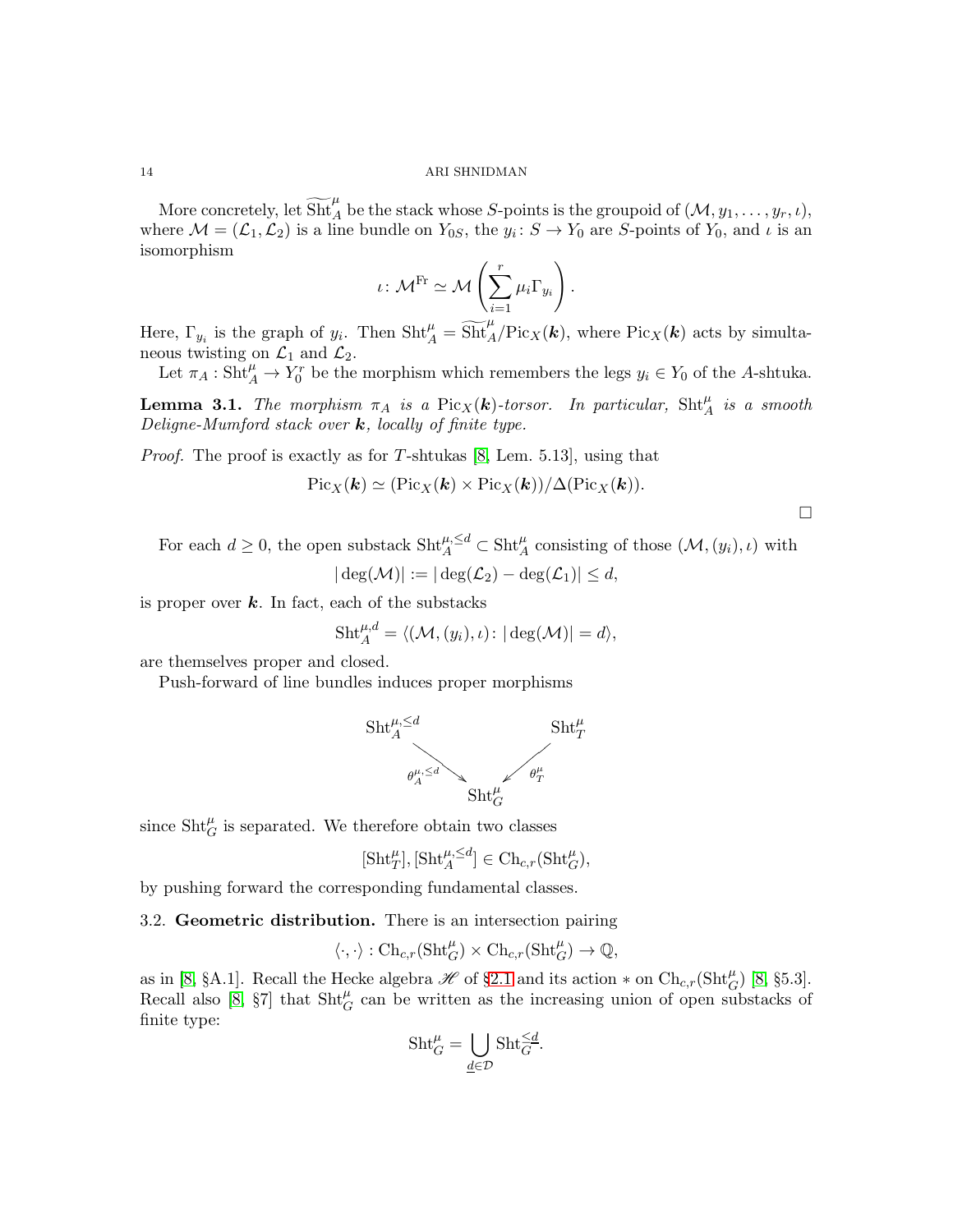Here,  $\mathcal D$  is the set of functions  $\mathbb Z/T\mathbb Z \to \mathbb Z$ , which is partially-ordered by pointwise comparison. The substack  $\text{Sht}_{G}^{\leq d}$  parameterizes G-shtukas  $\mathcal E$  such that the vector bundle  $p_i(\mathcal E)$  has index of instability less than or equal to  $d(i)$ , for all  $i = 0, \ldots, r$ .

For any  $f \in \mathscr{H}$  define

<span id="page-14-1"></span>
$$
\mathbb{I}_r(f) = \langle [\text{Sht}_A^{\mu, \leq d}], f * [\text{Sht}_T^{\mu}] \rangle \in \mathbb{Q},\tag{3.3}
$$

where  $d$  is any integer with the property that

$$
f * [\text{Sht}^{\mu}_{T}] \in \text{Ch}_{c,r}(\text{Sht}^{\mu}_{G}) = \varinjlim_{d \in \mathcal{D}} \text{Ch}_{r}(\text{Sht}^{\mu, \leq d}_{G})
$$

is supported on  $\text{Sht}_{G}^{\mu,\leq d-r}$ . In the last bit of notation, we view  $d-r$  as a constant function in  $D$ . Note that this intersection number is independent of the choice of such  $d$ , since

$$
[\textnormal{Sht}^{\mu,\leq d+n}_A]=[\textnormal{Sht}^{\mu,\leq d}_A]+\sum_{i=1}^n[\textnormal{Sht}^{\mu,d+i}_A]
$$

for any  $n \geq 0$ , and  $\langle [\text{Sht}^{\mu,d+i}_A], f * [\text{Sht}^{\mu}_T] \rangle = 0$ . In particular, it follows that the function  $\mathbb{I}_r(f)$  is additive, and hence defines a distribution on H.

3.3. Intersections as traces. Fix  $d \geq 0$ , and recall from §2 the morphism

$$
\beta_i \colon N_{(i, 2d - i)} \to A_d,
$$

defined for each non-negative  $i \leq 2d$ . Define

$$
N_d = \coprod_{i=0}^{2d} N_{(i,2d-i)}.
$$

Then  $N_d = N_d / \text{Pic}_X$ , where  $N_d$  is the moduli stack of triples

$$
(\mathcal{M} \in \text{Pic}_{Y}, \mathcal{L} \in \text{Pic}_{Y_0}, \phi \colon \nu_* \mathcal{L} \to \nu_{0*} \mathcal{M})
$$

such that  $\phi$  has determinant of degree d. Write  $\beta \colon N_d \to A_d$  for the union of the  $\beta_i$ .

Let D be an effective divisor of degree d. To relate  $\mathbb{I}_r(f_D)$  to the local system  $\beta_*\mathbb{Q}_\ell$ , we define the Yun-Zhang correspondence

<span id="page-14-0"></span>

as follows. Let  $\widetilde{YZ}_d$  be the stack whose S-points is the groupoid of

- pairs of points  $(\mathcal{M}_0, \mathcal{L}_0, \phi_0)$  and  $(\mathcal{M}_1, \mathcal{L}_1, \phi_1)$  in  $N_d(S)$ ,
- one S-point  $(y_0, y_1)$  of  $Y_{0S} \times_{X_S} Y_S$ ,
- and injective line bundle maps  $s_0 : \mathcal{M}_0 \to \mathcal{M}_1$  and  $s_1 : \mathcal{L}_0 \to \mathcal{L}_1$ .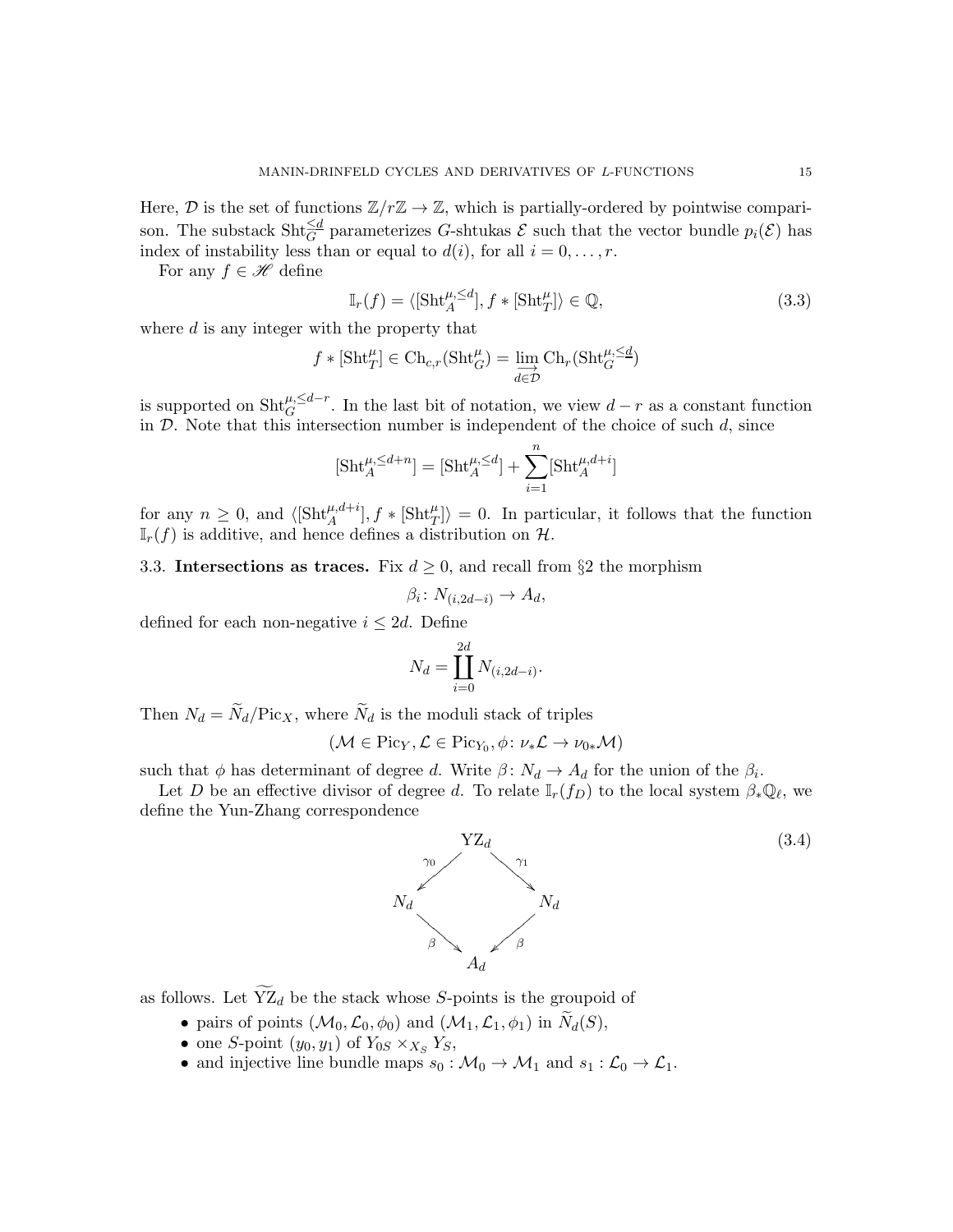The cokernels of  $s_i$  are required to be invertible sheaves on the graphs of  $y_i$ . Moreover, we require that the diagram



of  $\mathcal{O}_{X_S}$ -modules commutes. Then Pic<sub>X</sub> acts on YZ<sub>d</sub> by simultaneously twisting, and we define  $YZ_d = YZ_d/Pic_X$ .

Let  $W = Y \coprod Y$ . Also let  $\Sigma_{2d}(W)$  be the moduli stack of pairs  $(\mathcal{K}, \boldsymbol{a})$ , consisting of a line bundle K of degree 2d on W, together with a global section  $a$ . Recalling the spaces  $\Sigma_{i,j}(Y)$  introduced in §2, we have

$$
\Sigma_{2d}(W) = \coprod_{i=0}^{2d} \Sigma_{i,2d-i}(Y).
$$

Using the top horizontal arrow of [\(2.13\)](#page-10-0), we may realize  $YZ_d$  as the pullback of a correspondence on  $\Sigma_{2d}(W)$ . For this, define the following automorphisns  $\tau_i$  of W over X:

- (1)  $\tau_1$  is  $\sigma$  on  $Y \coprod \varnothing$  and the identity on  $\varnothing \coprod Y$ .
- (2)  $\tau_2$  interchanges the copies.
- (3)  $\tau_3 = \tau_2 \circ \tau_1$ , which sends  $y \cup \varnothing \mapsto \varnothing \cup y^\sigma$  and  $\varnothing \cup y \mapsto y \cup \varnothing$ .

The first two are involutions, while  $\tau_3$  has order 4.

Then define the correspondence

<span id="page-15-0"></span>

where, for any **k**-scheme  $S$ ,  $H_d(W)(S)$  is the groupoid of:

- a pair of S-points  $(\mathcal{K}_i, a_i) \in \Sigma_{2d}(W)$ , for  $i = 0, 1$ ,
- an S-point  $y \in W(S)$ ,
- an isomorphism

$$
s:\mathcal{K}_0(y^{\tau_1}-y^{\tau_3})\cong \mathcal{K}_1
$$

of line bundles on  $W_S$  such that  $s(a_0) = a_1$ , where we view  $a_0$  as a rational section of  $\mathcal{K}_0(y^{\tau_1} - y^{\tau_3}).$ 

This data is determined by  $(\mathcal{K}_0, \mathbf{a}_0)$  and the point  $y \in W(S)$ , for from these we may recover the line bundle  $\mathcal{K}_1 = \mathcal{K}_0(y^{\tau_1} - y^{\tau_3})$  and its rational section  $a_1 = a_0$ . The condition that  $a_1$  is a global section of  $\mathcal{K}_1$ , as opposed to merely a rational section, is equivalent to

$$
\mathrm{div}(\bm{a}_0) + y^{\tau_1} - y^{\tau_3} \geq 0.
$$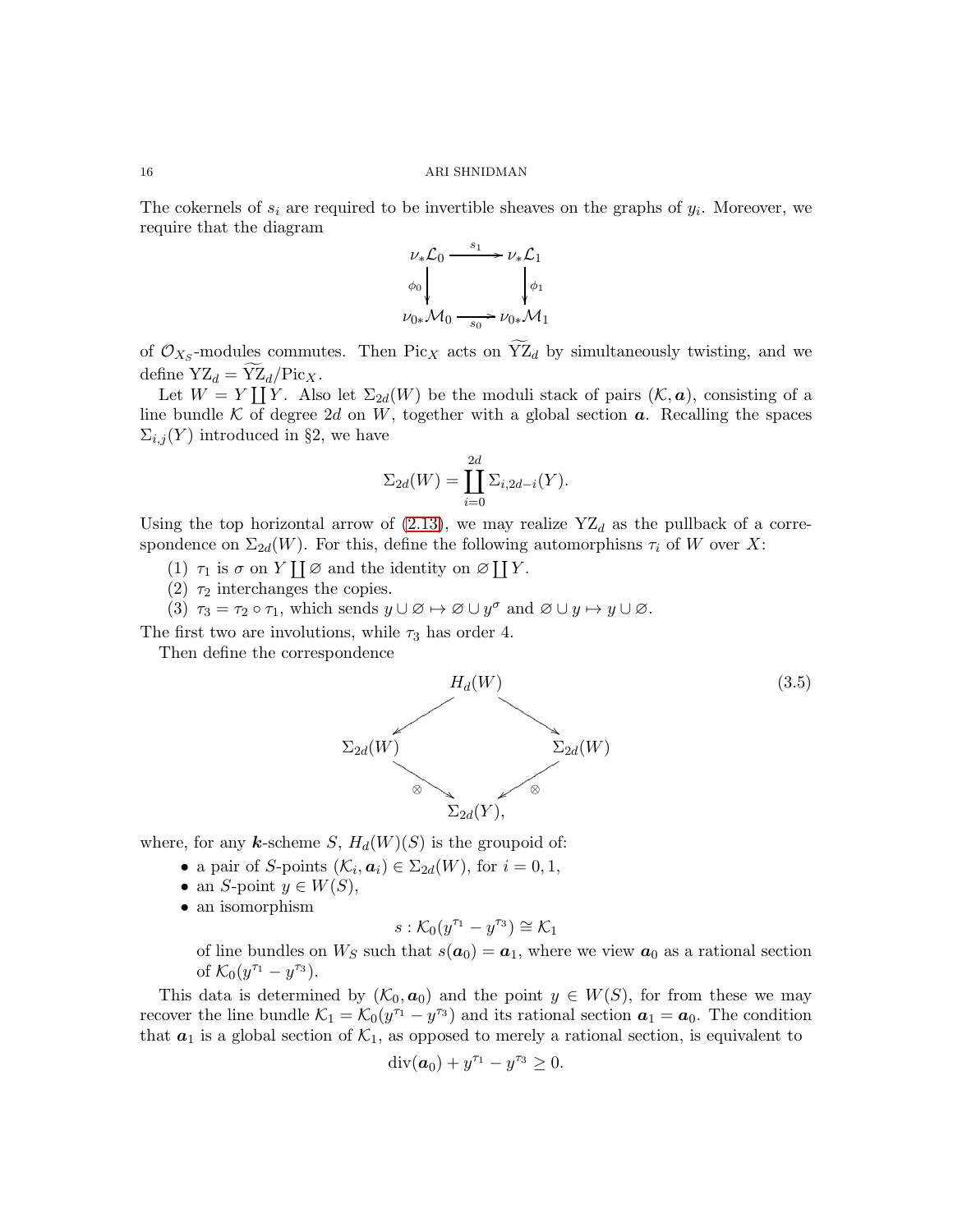This is in turn equivalent to the condition that the effective Cartier divisor  $y^{\tau_3}$  appears in the support of  $div(a_0)$ . In other words, we may realize

$$
H_d(Y) \hookrightarrow \Sigma_{2d}(W) \times_k W
$$

as the closed subscheme of triples  $(\mathcal{K}_0, \mathbf{a}_0, y)$  for which  $y^{\tau_3}$  appears in the support of div $(\mathbf{a}_0)$ .

<span id="page-16-1"></span>Remark 3.2.  $H_d(W)$  does not preserve the substacks  $\Sigma_{i,2d-i}(Y) \subset \Sigma_{2d}(W)$ . In fact, it induces a correspondence from  $\Sigma_{i,2d-i}(Y)$  to

$$
\Sigma_{i+1,2d-i-1}(Y) \coprod \Sigma_{i-1,2d-i+1}(Y).
$$

Accordingly, the correspondence YZ<sub>d</sub> does not preserve  $N_{(i,2d-i)} \subset N_d$ .

<span id="page-16-0"></span>**Proposition 3.3.** The diagram  $(3.4)$  is canonically identified with



obtained from [\(3.5\)](#page-15-0) by base change along the map  $A_d \to \Sigma_{2d}(Y)$  in [\(2.13\)](#page-10-0).

*Proof.* It is enough to show that  $YZ_d \cong A_d \times_{\Sigma_{2d}(Y)} H_d(W)$ . We will use the construction in the proof of Proposition [\[3,](#page-26-5) 3.12]. Define a map

$$
YZ_d \to A_d \times_{\Sigma_{2d}(Y)} H_d(W)
$$

as follows. Given

$$
((\mathcal{M}_0, \mathcal{L}_0, \phi_0), (\mathcal{M}_1, \mathcal{L}_1, \phi_1), (y_0, y_1), s_0, s_1) \in \mathrm{YZ}_d(S),
$$

we obtain from the first two pieces of data, points  $(\mathcal{K}_0, \mathbf{a}_0)$  and  $(\mathcal{K}_1, \mathbf{a}_1)$  of  $\Sigma_{2d}(W)(S)$ . We have

$$
\mathcal{K}_i \cong \underline{\mathrm{Hom}}((\mathcal{L}_i, \mathcal{L}_i^{\sigma}), \mathcal{M}_i|_{W_S}).
$$

Let  $y \in W(S)$  correspond to the point  $(y_0, y_1) \in (Y_0 \times_X Y)(S)$ . Then the isomorphisms  $\mathcal{L}_0(y_1) \cong \mathcal{L}_1$  and  $\mathcal{M}_0(y_0) \cong \mathcal{M}_1$  induce an isomorphism  $\mathcal{K}_0(y^{\tau_1} - y^{\tau_3}) \cong \mathcal{K}_1$  sending  $a_0$  to  $a_1$ . This gives a point in  $H_d(W)(S)$ . Since  $(\mathcal{M}_0, \mathcal{L}_0, \phi_0)$  and  $(\mathcal{M}_1, \mathcal{L}_1, \phi_1)$  lie over the same point in  $A_d$ , we obtain a map

$$
\text{YZ}_d \to A_d \times_{\Sigma_{2d}(Y)} H_d(W),
$$

which factors through  $YZ_d$ .

Next, we construct a map in the other direction. Suppose given an S-point

$$
(\Delta, \xi, \mathcal{K}_0, \mathbf{a}_0, \mathcal{K}_1, \mathbf{a}_1, y, s) \in A_d \times_{\Sigma_{2d}(Y)} H_d(W).
$$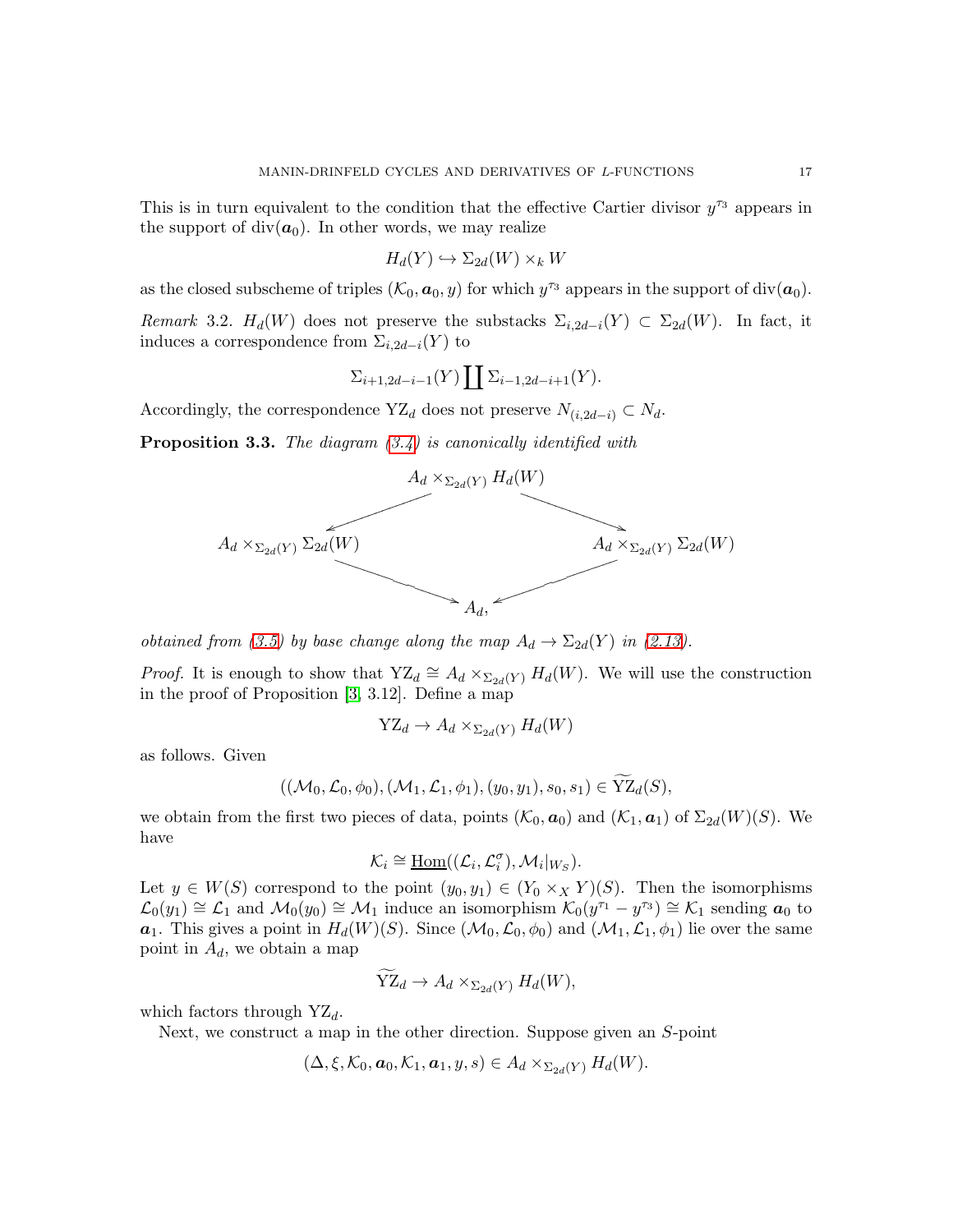By [\(2.13\)](#page-10-0), we have points  $(\mathcal{M}_i, \mathcal{L}_i, \phi_i) \in N_d(S)$  corresponding to  $(\Delta, \xi, \mathcal{K}_i, \mathbf{a}_i)$ , for  $i = 0, 1$ . Let's show that there are isomorphisms  $\mathcal{M}_1 \cong \mathcal{M}_0(y_0)$  and  $\mathcal{L}_1 \cong \mathcal{L}_0(y_1)$  inducing the given isomorphism

$$
s:\mathcal{K}_0(y^{\tau_1}-y^{\tau_3})\cong \mathcal{K}_1.
$$

Suppose first that  $y \in \mathcal{D} \coprod Y$ . Since we work modulo twisting, we may assume  $\mathcal{M}_i =$  $(\mathcal{O}_X, \mathcal{M}_i'')$ . If we write  $\mathcal{K}_i = (\mathcal{K}_i', \mathcal{K}_i'')$ , then  $\mathcal{L}_i = (\mathcal{K}_i')^{-1}$ . By the proof of [\[3,](#page-26-5) 3.12],  $\mathcal{M}_i''$  is a canonical descent of the line bundle  $\mathcal{K}'_i \otimes \mathcal{L}^{\sigma}_i$  on Y, down to X. Now, the isomorphism  $\mathcal{K}_0(y^{\tau_1}-y^{\tau_3}) \simeq \mathcal{K}_1$  amounts to a pair of isomorphisms

<span id="page-17-0"></span>
$$
\mathcal{K}'_0(-y_1) \simeq \mathcal{K}'_1 \quad \text{and} \quad \mathcal{K}''_0(y_1) \simeq \mathcal{K}''_1. \tag{3.6}
$$

We deduce from this an isomorphism  $\mathcal{L}_0(y_1) \simeq \mathcal{L}_1$ . To finish, we must produce an isomorphism  $\mathcal{M}_0''(y_0) \simeq \mathcal{M}_1''$ . Now, [\(3.6\)](#page-17-0) gives us an isomorphism  $\nu^*(\mathcal{M}_0''(y_0)) \simeq \nu^*\mathcal{M}_1''$ , and the descent data defining  $\mathcal{M}_0''$  and  $\mathcal{M}_1''$  allows us to descend this to the desired isomorphism  $\mathcal{M}_0''(y_0) \simeq \mathcal{M}_1''$ . The case  $y \in Y \coprod \emptyset$  is proved similarly.

**Corollary 3.4.** The stack  $YZ_d$  is a scheme, and  $\gamma_0, \gamma_1 : YZ_d \to N_d$  are finite and surjective. Hence, by Proposition [2](#page-10-1).7, if  $d \geq 2g_1 - 1$  then dim  $YZ_d = 2d - g + 1$ .

The correspondence  $YZ_d$  induces an endomorphism

$$
[YZ_d] : \beta_* \mathbb{Q}_\ell \to \beta_* \mathbb{Q}_\ell
$$

of sheaves on  $A_d$ , given by the composition

$$
\beta_* \mathbb{Q}_{\ell} \to \beta_* \gamma_{0*} \gamma_0^* \mathbb{Q}_{\ell} \simeq \beta_* \gamma_{0*} \mathbb{Q}_{\ell} \simeq \beta_* \gamma_{1*} \mathbb{Q}_{\ell} \to \beta_* \mathbb{Q}_{\ell}.
$$

The first and last maps are induced by adjunction, using that  $\gamma_0$  and  $\gamma_1$  are finite. Denote by  $[YZ_d]^r$  the r-fold composition of this endomorphism with itself.

<span id="page-17-1"></span>**Proposition 3.5.** Fix an effective divisor  $D \in Div(X)$  of degree  $d \geq 2g_1 - 1$ , and recall the closed subscheme  $A_D \subset A_d$  and the inclusion  $A_D(\mathbf{k}) \subset K$  of (2.[15\)](#page-11-1). The distribution  $\mathbb{I}_r$ [\(3.3\)](#page-14-1) satisfies

$$
\mathbb{I}_r(f_D) = \sum_{\substack{\xi \in K \\ \text{Tr}_{K/F}(\xi) = 1}} \mathbb{I}_r(\xi, f_D),
$$

where

$$
\mathbb{I}_r(\xi, f_D) = \begin{cases} \text{Tr}\big( [\text{YZ}_d]_{\bar{\xi}}^r \circ \text{Frob}_{\xi}; \, (\beta_* \mathbb{Q}_\ell)_{\bar{\xi}} \big) & \text{if } \xi \in A_D(\mathbf{k}) \\ 0 & \text{otherwise.} \end{cases}
$$

Here  $\bar{\xi}$  is any geometric point above  $\xi : \text{Spec}(\mathbf{k}) \to A_D$ .

*Proof.* The proof is similar to the proof of  $[3, 4.7]$ , so we omit it. One slight difference is the analogue of [\[8,](#page-26-3) Lemma 6.11(1)]. Specifically, we must show that the map  $\pi: \text{Hk}_T^{\mu} \to \text{Hk}_G^{\mu}(y)$ discussed there remains a regular local immersion if we replace  $Hk_T^{\mu}$  with  $Hk_A^{\mu}$ . The tangent complex computations are similar except now both tangent complexes have 1-dimensional  $H^0$ . In particular, it is no longer true that  $Hk_G^{\mu}(y)$  is Deligne-Mumford in the neighborhood of a point in the image of  $\pi$ . Nevertheless, the induced map on  $H^0$  (resp.  $H^1$ ) is an isomorphism (resp. injection), which is enough to conclude that the map is indeed a regular local immersion of algebraic stacks.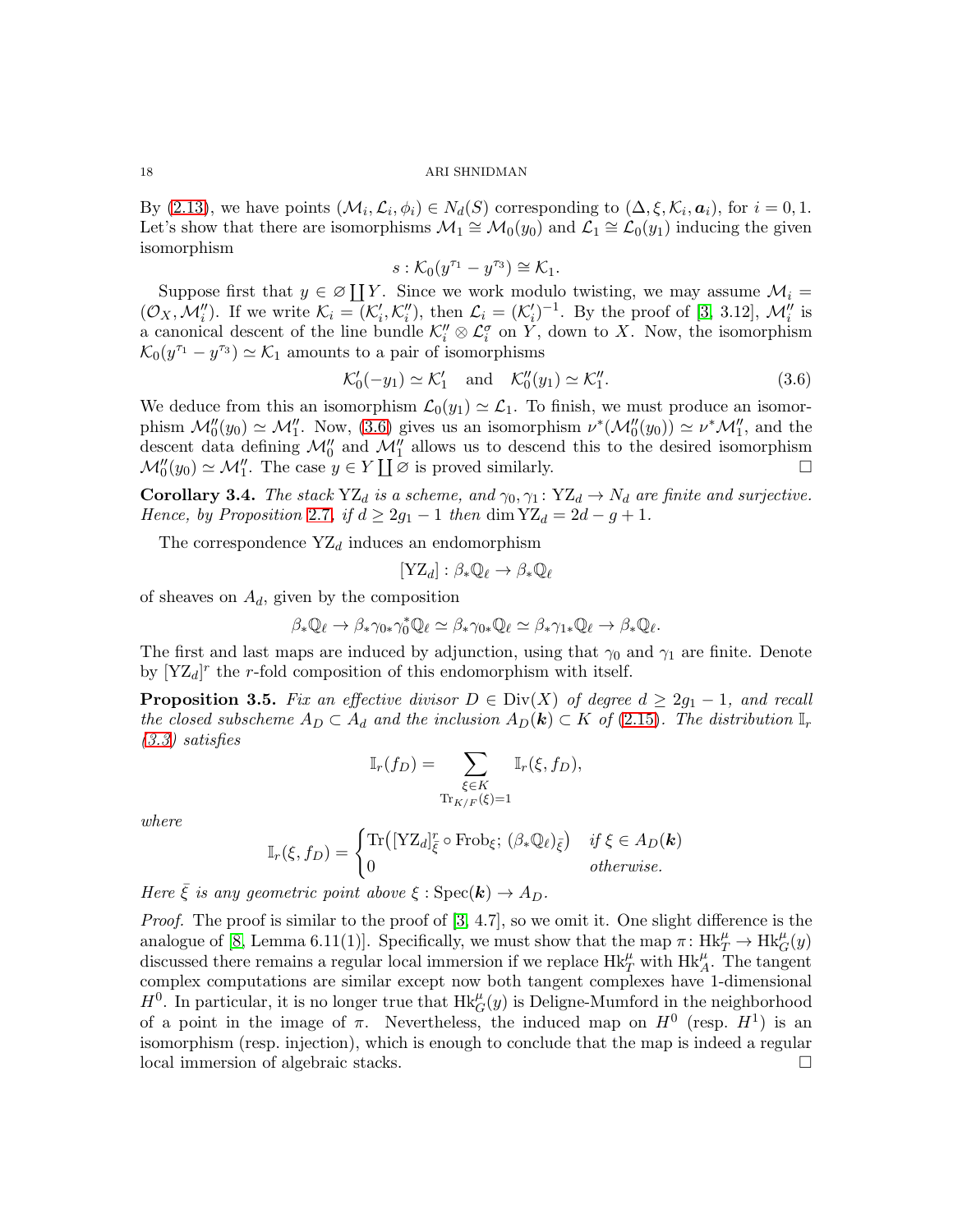## 4. Comparison of traces

4.1. **Representations.** For now,  $\ell$  is any prime and all representations are over  $\mathbb{Q}_{\ell}$ .

Let  $n \geq 1$  be an even integer. For each  $0 \leq i \leq n$ , view  $S_i \times S_{n-i}$  as the subgroup of  $S_n$  preserving the subset  $\{1, \ldots, i\}$ . Let 1 denote the trivial representation  $\mathbb{Q}_{\ell}$ . Then the induced representation

$$
V_i=\mathrm{Ind}_{S_i\times S_{n-i}}^{S_n} \mathbf{1}
$$

is the permutation representation for the  $S_n$ -action on the ways of dividing the integers  $\{1, \ldots, n\}$  into two bins of size i and  $n - i$ .

Let  $V = \bigoplus_{i=0}^{n} V_i$ . By the combinatorial description of  $V_i$ , we see that

$$
V \simeq (\mathbb{Q}_{\ell}^2)^{\otimes n},
$$

where the action of  $S_n$  on  $(\mathbb{Q}_{\ell}^2)^{\otimes n}$  is by permuting coordinates.

Recall that the irreducible representations  $\rho_{\lambda}$  of  $S_n$  are indexed by partitions  $\lambda \vdash n$ . Write  $\lambda = [\lambda_1, \ldots, \lambda_k]$  with  $\lambda_1 \geq \lambda_2 \geq \cdots \geq \lambda_k \geq 1$  and  $\sum_i \lambda_i = n$ . We will also interpret the symbol  $[n, 0]$  to mean  $[n]$ . Write

$$
V = \bigoplus_{\lambda \vdash n} V_{\lambda},
$$
  

$$
V_i = \bigoplus_{\lambda \vdash n} V_{i,\lambda}
$$

where  $V_{\lambda}$  and  $V_{i,\lambda}$  are the  $\rho_{\lambda}$ -isotypic components of V and  $V_i$ , respectively.

<span id="page-18-0"></span>**Proposition 4.1.** If  $\lambda \vdash n$ , then

(a)  $V_{i,\lambda} \neq 0$  if and only if  $\lambda = [k, n-k]$  with  $n-k \leq i \leq k$ ;

(b) if  $V_{i,\lambda} \neq 0$ , then it has multiplicity 1, i.e.  $V_{i,\lambda} \simeq \rho_{\lambda}$ .

*Proof.* This is a simple application of the Littlewood-Richardson rule.  $\Box$ 

Note that the diagonal action of  $GL_2(\mathbb{Q}_\ell)$  on V commutes with the  $S_n$  action. There is also a lie algebra action of  $\mathfrak{sl}_2$  on  $V \simeq (\mathbb{Q}_\ell^2)^{\otimes 2n}$ , given by

$$
X \cdot v_1 \otimes v_2 \otimes \cdots \otimes v_n
$$
  
=  $Xv_1 \otimes \cdots \otimes v_n + v_1 \otimes Xv_2 \otimes \cdots \otimes v_n + \ldots + v_1 \otimes \cdots \otimes Xv_n.$ 

This too commutes with the  $S_n$  action. By Schur-Weyl duality, each  $V_\lambda$  is isomorphic to  $M_{\lambda} \otimes \rho_{\lambda}$ , for some irreducible  $\mathfrak{sl}_2$ -representation  $M_{\lambda}$  (on which  $S_n$  acts trivially).

<span id="page-18-1"></span>**Corollary 4.2.** If  $\lambda = [k, n-k]$ , then  $V_{\lambda} \simeq \text{Sym}^{2k-n} \mathbb{Q}_{\ell}^2 \otimes \rho_{\lambda}$ .

*Proof.* By Proposition [4.1,](#page-18-0) we have dim  $V_{\lambda} = (2k - n + 1) \dim \rho_{\lambda}$ . Since Sym<sup>2k-n</sup> $\mathbb{Q}_{\ell}^2$  is the unique irreducible representation of  $\mathfrak{sl}_2$  of dimension  $2k - n + 1$ , we must have  $M_\lambda \simeq$ Sym<sup>2k−n</sup> $\mathbb{Q}_{\ell}^2$ .

Let  $\{e_+, e_-\}$  be a basis for  $\mathbb{Q}_{\ell}^2$ . For  $\epsilon \in {\pm}^n$ , let  $e_{\epsilon}$  be the corresponding basis element of V. Also let  $\epsilon_i$  be the element

$$
(+, +, \ldots, +, -, +, \ldots, +, +) \in \{\pm\}^n,
$$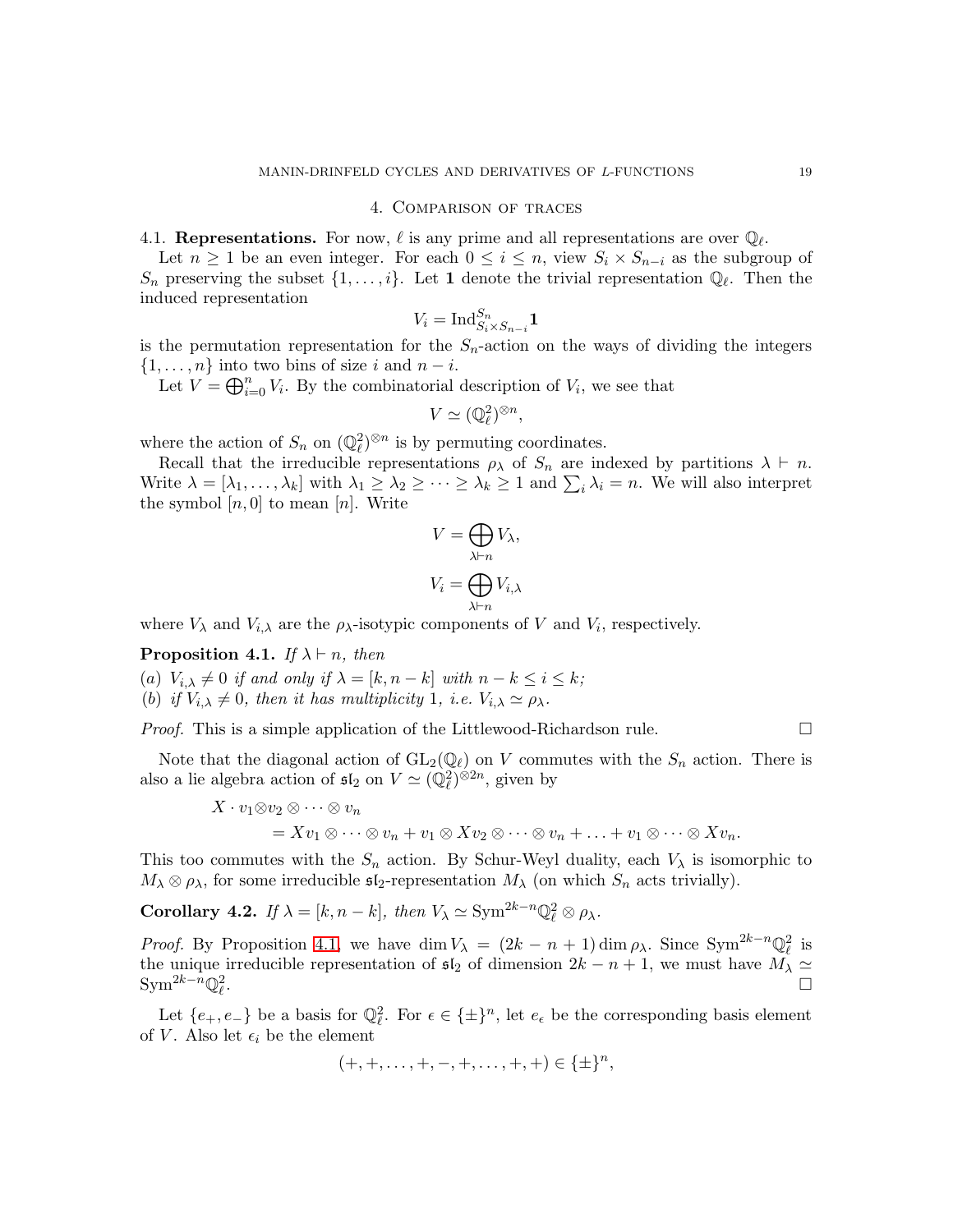with a minus sign in the  $i$ -th coordinate.

Let  $H: V \to V$  be the  $\mathbb{Q}_{\ell}$ -linear map determined by

$$
H(e_{\epsilon}) = \sum_{i=1}^{n} e_{\epsilon \epsilon_i}.
$$

**Lemma 4.3.** H commutes with the  $S_n$  action on V.

In fact, the map H is simply the action of  $\begin{pmatrix} 0 & 1 \\ 1 & 0 \end{pmatrix} \in \mathfrak{sl}_2$  on V. Now suppose  $\lambda = [k, n-k]$ . Since H commutes with the  $S_n$ -action, it acts on  $V_\lambda$  as  $H_\lambda \otimes 1$ , for some  $H_\lambda \in \text{End}(\text{Sym}^{2k}\mathbb{Q}_\ell^2)$ .

<span id="page-19-0"></span>**Corollary 4.4.** Let  $\lambda = [k, n-k]$ . Then the eigenvalues of  $H_{\lambda}$  are

$$
\{-2k, -2k+2, \ldots, -2, 0, 2, \ldots, 2k-2, 2k\}
$$

each appearing with multiplicity one.

*Proof.* The matrix  $\begin{pmatrix} 0 & 1 \\ 1 & 0 \end{pmatrix}$  is usually denoted  $e + f$  in the representation theory of  $\mathfrak{sl}_2$ . It is conjugate to the matrix  $(\begin{smallmatrix} 1 & 0 \\ 0 & -1 \end{smallmatrix})$ , often denoted h. Thus, the characteristic polynomial of  $H_{\lambda}$ is the same as that of h acting on the space  $\text{Sym}^{2k}\mathbb{Q}_{\ell}^2$ . The natural basis for  $\text{Sym}^{2k}\mathbb{Q}_{\ell}^2$  are eigenvectors for h with eigenvalues precisely the ones stated.  $\square$ 

4.2. Local systems. Now let  $\ell$  be a prime different from char  $k$ . Recall the split double cover  $W = Y \coprod Y$  of Y. Let  $U_{2d}(Y) \subset Y^{2d}$  be the open subscheme parametrizing 2dtuples of *distinct* points on Y, and let  $U_{2d}(W) \subset W^{2d}$  be its preimage under the morphism  $W^{2d} \to Y^{2d}$ . Thus we have a cartesian diagram



in which the horizontal arrows are open immersions with dense image, and the vertical arrows are finite étale. Both  $W^n$  and  $U_{2d}(W)$  are disconnected. The connected components are

$$
W^{2d} = \prod_{i=0}^{2d} (Y^i \times Y^{2d-i})
$$
  

$$
U_{2d}(W) = \prod_{i=0}^{2d} U_{i,2d-i}(W).
$$

Taking the appropriate quotients, and using the isomorphisms of [\(2.14\)](#page-10-2), we obtain a cartesian diagram

$$
S_i \times S_{2d-i} \backslash U_{i,2d-i}(W) \longrightarrow \Sigma_{i,2d-i}(W)
$$
\n
$$
b_i \downarrow \qquad \qquad \downarrow \qquad \qquad \downarrow \qquad \qquad \downarrow
$$
\n
$$
S_{2d} \backslash U_{2d}(Y) \longrightarrow \Sigma_{2d}(Y),
$$
\n(4.1)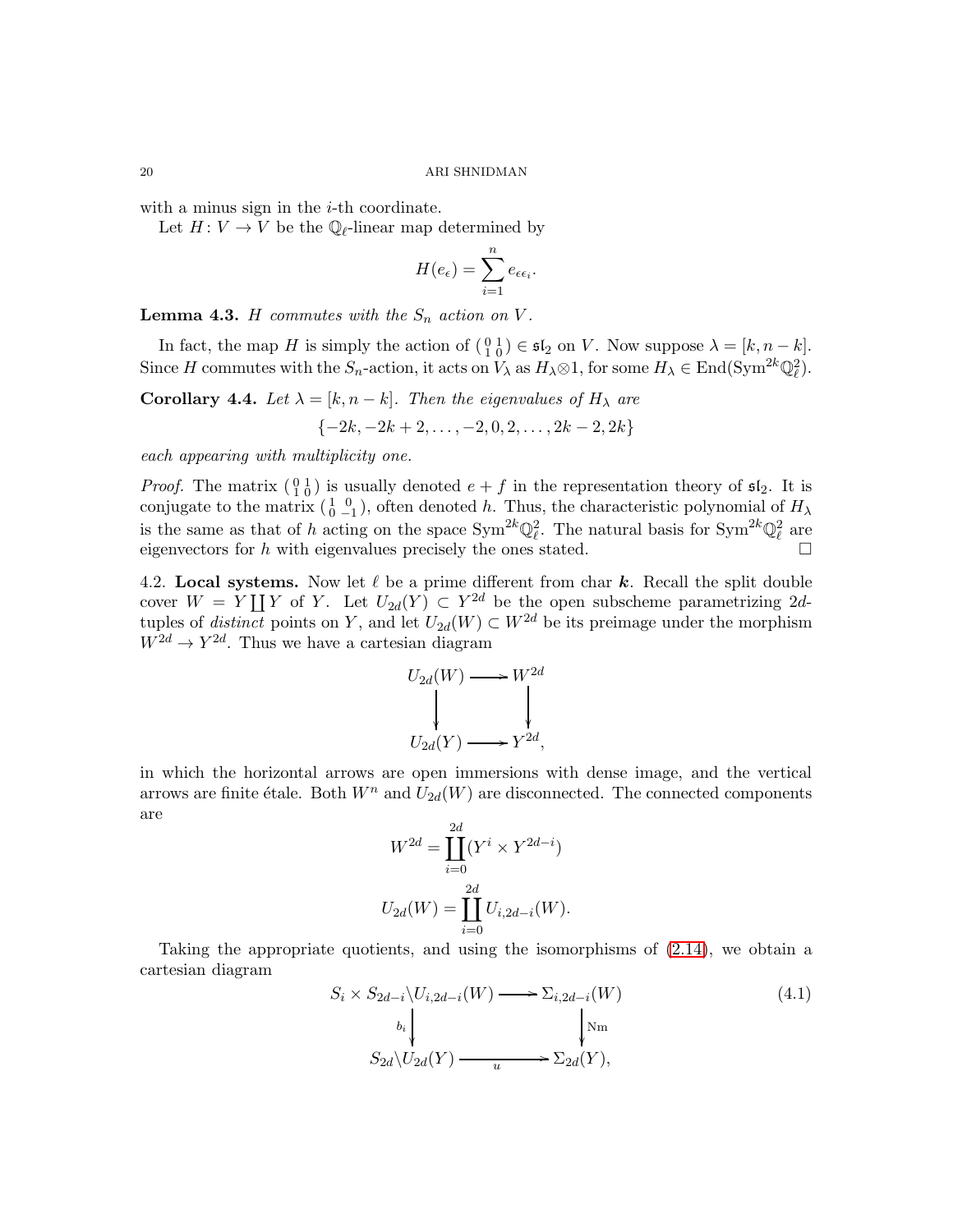in which the horizontal arrows are open immersions, the vertical arrows are finite, and  $b_i$  is  $étele.$ 

The Galois cover

$$
U_{i,2d-i}(W) \to S_{2d} \backslash U_{2d}(Y),
$$

has group  $S_{2d}$ , and the local system  $b_{i*}\mathbb{Q}_\ell$  on  $S_{2d}\backslash U_{2d}(Y)$  corresponds to the induced representation  $V_i$  from the previous section. We define

$$
b_*{\mathbb Q}_{\ell}:=\bigoplus_{i=0}^{2d}b_{i*}{\mathbb Q}_{\ell}.
$$

This is a local system on  $S_{2d} \setminus U_{2d}(Y)$  corresponding to the  $S_{2d}$ -representation  $V \simeq (\mathbb{Q}_{\ell}^2)^{\otimes 2d}$ . If  $\lambda \vdash n$ , we let  $L_{\lambda}$  be the local system on  $S_{2d}\backslash U_{2d}(Y)$  corresponding to  $\rho_{\lambda}$ .

Define  $A_d^{\circ}$  as the cartesian product

$$
A_d^{\circ} \xrightarrow{v} A_d
$$
  
\n
$$
\pi \downarrow \qquad \qquad \downarrow \qquad \qquad \downarrow \qquad \downarrow
$$
  
\n
$$
S_{2d} \setminus U_{2d}(Y) \xrightarrow{u} \Sigma_{2d}(Y),
$$

and set  $L_{\lambda} = v_* \pi^* \widetilde{L}_{\lambda}$ . Recall from §2 the maps  $\beta_i : N_{(i, 2d-i)} \to A_d$ , for each  $i = 0, ..., 2d$ .

<span id="page-20-0"></span>**Proposition 4.5.** For each  $i \in \{0, 1, \ldots, d\}$ , there is an isomorphism

$$
\beta_{i*}\mathbb{Q}_{\ell} \simeq (\beta_{2d-i})_*\mathbb{Q}_{\ell}
$$

and a decomposition

$$
\beta_{i*}\mathbb{Q}_{\ell} = \bigoplus_{k=0}^{i} L_{[2d-k,k]}.
$$

Proof. By Proposition [4.1,](#page-18-0) we have

$$
b_{i*}\mathbb{Q}_{\ell}=\bigoplus_{k=0}^{i}\widetilde{L}_{[2d-k,k]}.
$$

On the other hand, it follows from proper base change and the smoothness of  $N_{(i,2d-i)}$  that

$$
\beta_{i*}\mathbb{Q}_{\ell}\simeq v_*\pi^*b_{i*}\mathbb{Q}_{\ell};
$$

c.f. [\[3,](#page-26-5) Prop. 5.3]. The proposition now follows.  $\Box$ 

<span id="page-20-1"></span>Proposition 4.6. There is a decomposition

$$
\beta_* \mathbb{Q}_{\ell} = \bigoplus_{k=0}^d \left( \text{Sym}^{2d-2k} \mathbb{Q}_{\ell}^2 \otimes L_{[2d-k,k]} \right),
$$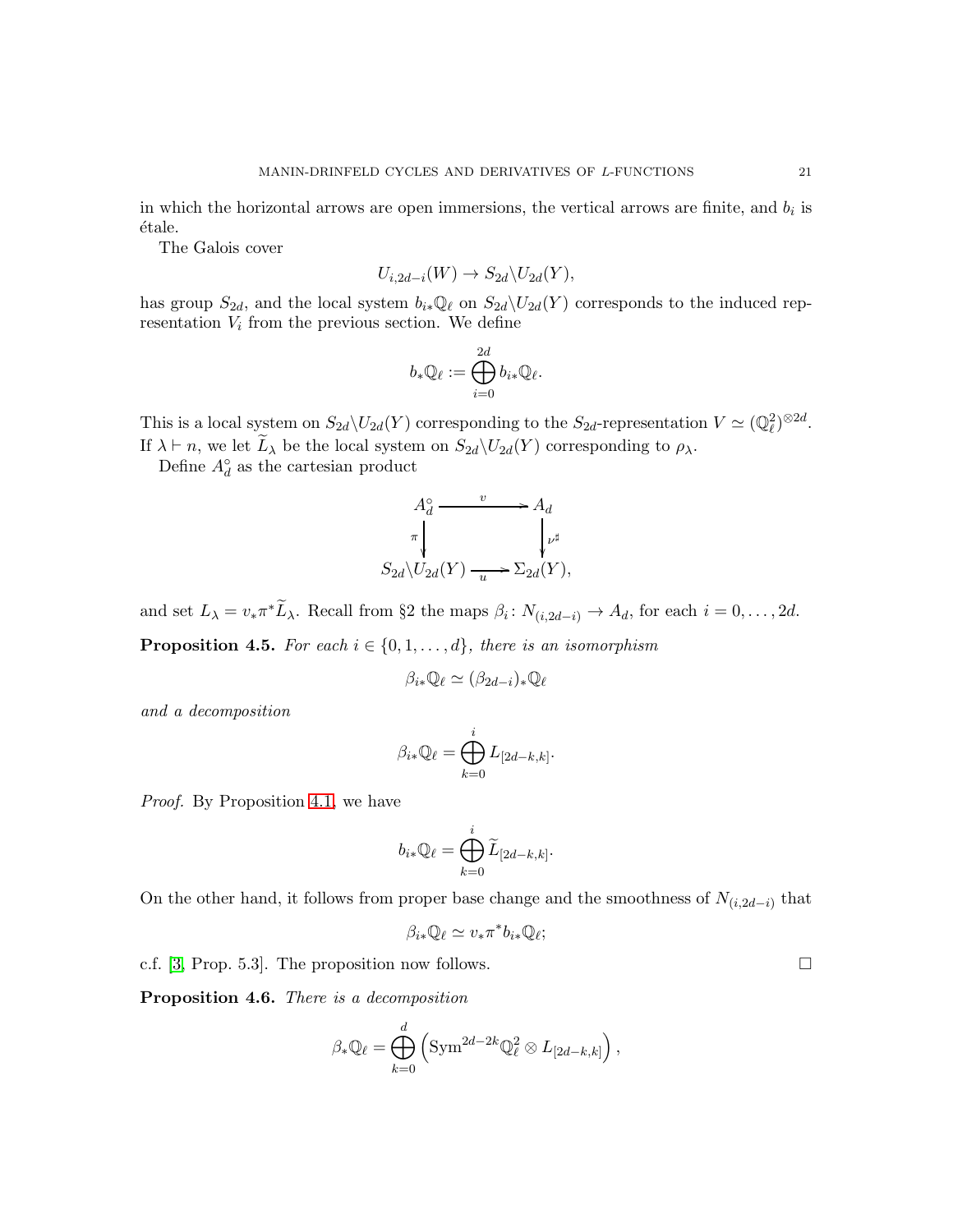and the endomorphism  $[YZ_d]$  stabilizes each summand. The action of  $[YZ_d]$  on  $\text{Sym}^{2d-2k}\mathbb{Q}_\ell^2\otimes$  $L_{[2d-k,k]}$  is of the form  $H_k \otimes 1$ , for some  $H_k$  having characteristic polynomial

$$
\det(t - H_k) = \prod_{j=k-d}^{d-k} (t - 2j).
$$

Proof. The proof of the first part is as in Proposition [4.5,](#page-20-0) this time using the decomposition

$$
V = \bigoplus_{k=0}^{d} V_{[2d-k,k]}
$$

and Corollary [4.2.](#page-18-1) The  $S_{2d}$ -map  $H: V \to V$  corresponds to a map  $H: b_*\mathbb{Q}_\ell \to b_*\mathbb{Q}_\ell$  of local systems. By Proposition [3.3,](#page-16-0) the map  $[YZ_d]|_{A_d^{\circ}}$  is identified with  $\pi^*H$ . Thus, the second part of the proposition follows from Corollary  $\overline{4.4}$ .

4.3. The key identity. Fix an auxiliary prime  $\ell \neq \text{char}(k)$ , and define  $\mathscr{H}_{\ell} = \mathscr{H} \otimes \mathbb{Q}_{\ell}$ , the l-adic analogue of the Q-algebra  $\mathscr H$  of §[2.1.](#page-5-3)

The Hecke algebra  $\mathcal{H}_{\ell}$  acts on the  $\ell$ -adic cohomology group

$$
V = H_c^{2r}(\text{Sht}_{G}^{\mu} \otimes_{\mathbf{k}} \bar{\mathbf{k}}, \mathbb{Q}_{\ell})(r),
$$

as in [\[8,](#page-26-3) §7.1]. The cycle class map cl:  $\text{Ch}_{c,r}(\text{Sht}_G^r) \to V$  is  $\mathscr{H}\text{-equivariant}$ , and the cup product

<span id="page-21-0"></span>
$$
\langle \cdot, \cdot \rangle : V \times V \to \mathbb{Q}_{\ell} \tag{4.2}
$$

pulls back to the intersection pairing on the Chow group.

Recalling the map  $\mathscr{H} \to \mathbb{Q}[\text{Pic}_X(\mathbf{k})]^{l_{\text{Pic}}}$  appearing in [\(2.2\)](#page-5-1), define

$$
\widetilde{\mathscr{H}}_{\ell} = \text{Image}(\mathscr{H}_{\ell} \to \text{End}_{\mathbb{Q}_{\ell}}(V) \times \text{End}_{\mathbb{Q}_{\ell}}(\mathscr{A}_{\ell}) \times \mathbb{Q}_{\ell}[\text{Pic}_X(\mathbf{k})]^{\iota_{\text{Pic}}})
$$

$$
\overline{\mathscr{H}}_{\ell} = \text{Image}(\mathscr{H}_{\ell} \to \text{End}_{\mathbb{Q}_{\ell}}(V) \times \mathbb{Q}_{\ell}[\text{Pic}_X(\mathbf{k})]^{\iota_{\text{Pic}}})
$$

$$
\mathscr{H}_{\text{aut},\ell} = \text{Image}(\mathscr{H}_{\ell} \to \text{End}_{\mathbb{Q}_{\ell}}(\mathscr{A}_{\ell}) \times \mathbb{Q}_{\ell}[\text{Pic}_X(\mathbf{k})]^{\iota_{\text{Pic}}}).
$$

These are finite type  $\mathbb{Q}_\ell$ -algebras, related by surjections



Recalling the Q-algebra  $\mathscr{H}_{\text{aut}}$  of §[2.1,](#page-5-3) there is a canonical isomorphism

 $\mathscr{H}_{\mathrm{aut}} \otimes \mathbb{Q}_{\ell} \cong \mathscr{H}_{\mathrm{aut}, \ell}.$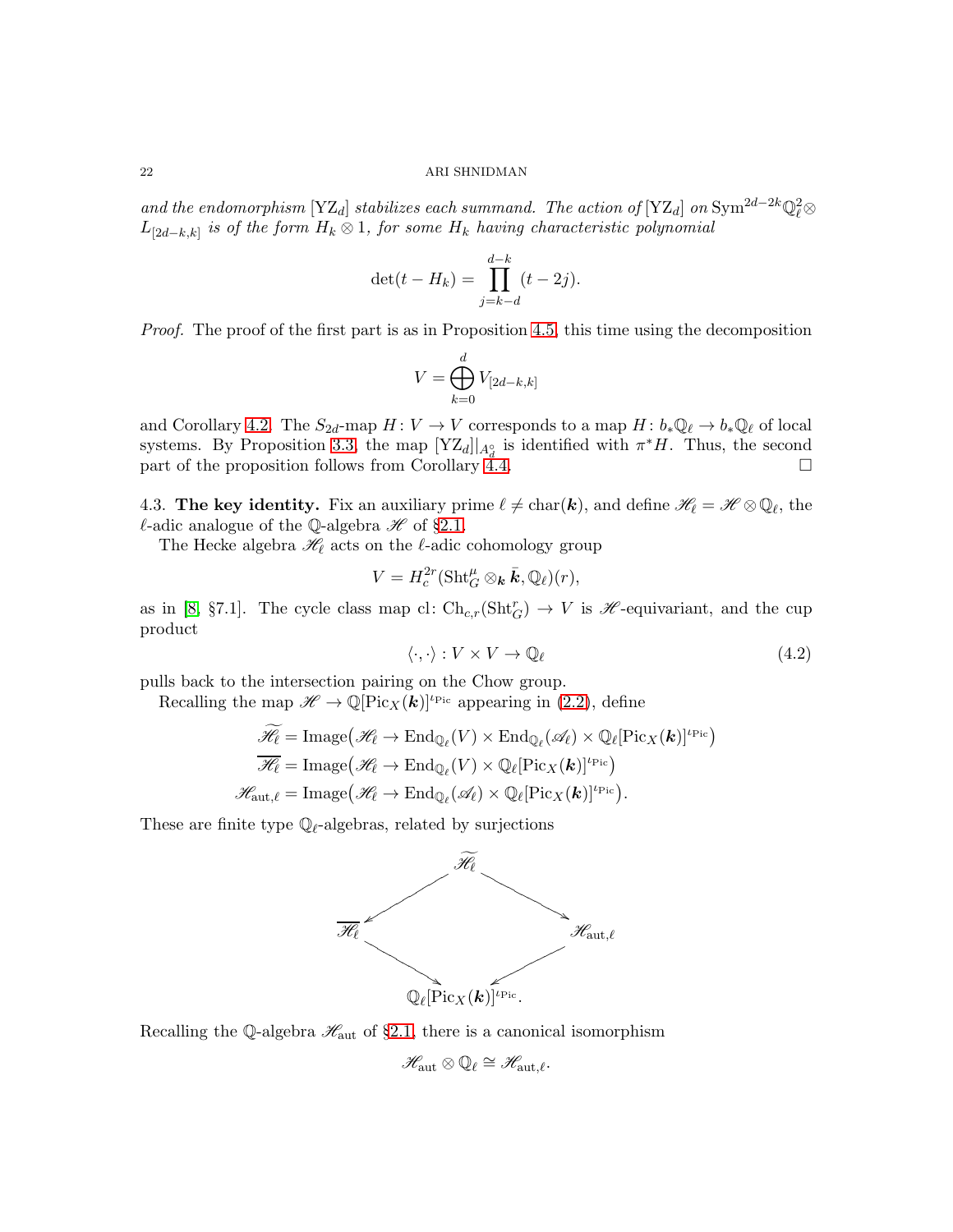For any  $f \in \mathcal{H}$ , the function  $\mathbb{J}(f, s)$  of  $(2.7)$  is a Laurent polynomial in  $q<sup>s</sup>$  with rational coefficients. Setting

$$
\mathbb{J}_r(f) = (\log q)^{-r} \frac{d^r}{ds^r} \mathbb{J}(f,s)|_{s=0},
$$

we obtain a linear functional  $\mathbb{J}_r : \mathcal{H} \to \mathbb{Q}$ . The following result shows that this agrees with the linear functional  $\mathbb{I}_r : \mathscr{H} \to \mathbb{Q}$  defined by [\(3.3\)](#page-14-1).

<span id="page-22-0"></span>**Theorem 4.7.** If  $f \in \mathcal{H}$ , then  $\mathbb{I}_r(f) = \mathbb{J}_r(f)$ . Moreover, the  $\mathbb{Q}_\ell$ -linear extensions of  $\mathbb{I}_r$ and  $\mathbb{J}_r$  to  $\mathcal{H}_\ell \to \mathbb{Q}_\ell$  factor through  $\widetilde{\mathcal{H}}_\ell$ .

Proof. The compatibility of the cup product pairing  $(4.2)$  with the intersection pairing on the Chow group implies that the  $\mathbb{Q}_{\ell}$ -linear extension  $\mathbb{I}_r : \mathcal{H}_{\ell} \to \mathbb{Q}_{\ell}$  factors through  $\overline{\mathcal{H}_{\ell}}$ . The final claim of Proposition [2.5](#page-8-1) implies that the  $\mathbb{Q}_{\ell}$ -linear extension  $\mathbb{J}_r : \mathscr{H}_{\ell} \to \mathbb{Q}_{\ell}$  factors through  $\mathscr{H}_{\mathrm{aut},\ell}$ . It follows that both  $\mathbb{I}_r$  and  $\mathbb{J}_r$  factor through the quotient  $\widetilde{\mathscr{H}}_{\ell}$ .

It remains to prove that  $\mathbb{I}_r(f) = \mathbb{J}_r(f)$  for all  $f \in \mathcal{H}$ . Assume first that  $f = f_D$  for some effective divisor  $D \in Div(X)$  of degree  $d \geq 2g_1 - 1$ . For each  $\xi \in A_D(\mathbf{k})$ , define

$$
\mathbb{I}_r(\xi, f_D) = \text{Tr} \big( [\text{YZ}_d]^r_{\xi} \circ \text{Frob}_{\xi}; (\beta_* \mathbb{Q}_\ell)_{\bar{\xi}} \big),
$$

and

$$
\mathbb{J}_r(\xi, f_D) = 2^r \sum_{i=0}^{2d} (i-d)^r \text{Tr}(\text{Frob}_{\xi}; (\beta_{(i,2d-i)*} \mathbb{Q}_\ell)_{\bar{\xi}})
$$

By Proposition [3.5](#page-17-1) and Theorem [2.8,](#page-11-2)

$$
\mathbb{I}_r(f_D) = \sum_{\xi \in A_D(\mathbf{k})} \mathbb{I}_r(\xi, f_D).
$$

$$
\mathbb{J}_r(f_D) = \sum_{\xi \in A_D(\mathbf{k})} \mathbb{J}_r(\xi, f_D),
$$

so it suffices to show that  $\mathbb{I}_r(\xi, f_D) = \mathbb{J}_r(\xi, f_D)$  for all  $\xi$ .

There is a decomposition

$$
\beta_* \mathbb{Q}_{\ell} = \bigoplus_{i=0}^{2d} \beta_{(i,2d-i)*} \mathbb{Q}_{\ell},
$$

but the endomorphism  $[YZ_d]$  of  $\beta_*\mathbb{Q}_\ell$  does not preserve this decomposition; see Remark [3.2.](#page-16-1) We instead consider the decomposition

$$
\beta_* \mathbb{Q}_{\ell} = \bigoplus_{k=0}^d \left( \text{Sym}^{2d-2k}(\mathbb{Q}_{\ell}^2) \otimes L_{[2d-k,k]} \right),
$$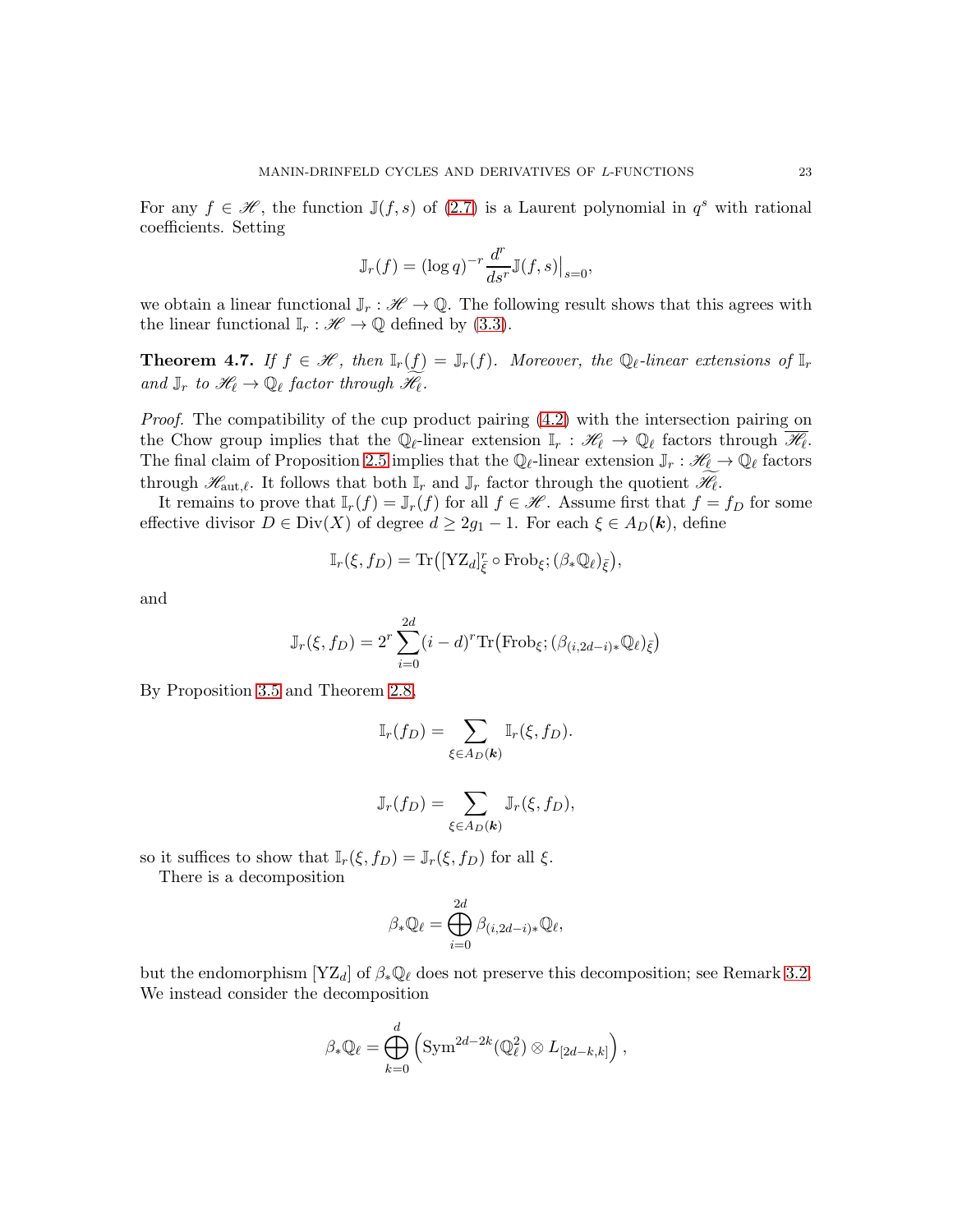of Proposition [4.6,](#page-20-1) which has the property that  $[YZ_d]$  takes the form  $H_k \otimes 1$  on each summand. We compute

$$
\begin{split} \mathbb{I}_{r}(\xi, f_D) &= \text{Tr}\left( [\text{YZ}_d]_{\bar{\xi}}^{r} \circ \text{Frob}_{\xi}; (\beta_{*} \mathbb{Q}_{\ell})_{\bar{\xi}} \right) \\ &= \sum_{k=0}^{d} \text{Tr}\left( H_{k}^{r} \otimes \text{Frob}_{\xi}; \text{Sym}^{2d-2k}(\mathbb{Q}_{\ell}^{2}) \otimes L_{[2d-k,k]_{\bar{\xi}}} \right) \\ &= \sum_{k=0}^{d} \text{Tr}\left( H_{k}^{r} \right) \text{Tr}\left( \text{Frob}_{\xi}; L_{[2d-k,k]_{\bar{\xi}}} \right) \\ &= \sum_{k=0}^{d} \sum_{j=k-d}^{d-k} (2j)^{r} \text{Tr}\left( \text{Frob}_{\xi}; L_{[2d-k,k]_{\bar{\xi}}} \right) \\ &= 2^{r+1} \sum_{k=0}^{d} \sum_{j=0}^{d-k} j^{r} \text{Tr}\left( \text{Frob}_{\xi}; L_{[2d-k,k]_{\bar{\xi}}} \right) \end{split}
$$

where the second to last equality follows from the last statement in Proposition [4.6.](#page-20-1)

On the other hand, using Proposition [4.5](#page-20-0) we compute

$$
\mathbb{J}_r(\xi, f_D) = 2^r \sum_{i=0}^{2d} (d-i)^r \text{Tr}(\text{Frob}_{\xi}; (\beta_{(i, 2d-i)*} \mathbb{Q}_\ell)_{\bar{\xi}})
$$
  
\n
$$
= 2^{r+1} \sum_{i=0}^d (d-i)^r \text{Tr}(\text{Frob}_{\xi}; (\beta_{(i, 2d-i)*} \mathbb{Q}_\ell)_{\bar{\xi}})
$$
  
\n
$$
= 2^{r+1} \sum_{i=0}^d (d-i)^r \sum_{k=0}^i \text{Tr}(\text{Frob}_{\xi}; (L_{[2d-k,k]})_{\bar{\xi}})
$$
  
\n
$$
= 2^{r+1} \sum_{k=0}^d \sum_{j=0}^d j^r \text{Tr}(\text{Frob}_{\xi}; (L_{[2d-k,k]})_{\bar{\xi}}).
$$

We conclude that  $\mathbb{I}_r(\xi, f_D) = \mathbb{J}_r(\xi, f_D)$ , and hence  $\mathbb{I}_r(f_D) = \mathbb{J}_r(f_D)$  for all effective D of degree  $d \geq 2g_1 - 1$ .

The proof of [\[8,](#page-26-3) Theorem 9.2] shows that the image of  $\mathcal{H}_{\ell} \to \widetilde{\mathcal{H}}_{\ell}$  is generated as  $\mathbb{Q}_{\ell}$ vector space by the images of  $f_D \in \mathcal{H}$  as D ranges over all effective divisors on X of degree  $d \geq 2g_1 - 1$ . Therefore  $\mathbb{I}_r = \mathbb{J}_r$ .

4.4. Proof of main theorems. The main theorems of the introduction follow from Theorem [4.7,](#page-22-0) by modifying the formal arguments of [\[3,](#page-26-5) §5]. The additional subtlety in our context is that the intersection pairing appearing in the definition of  $\mathbb{I}_r(f)$  depends on the auxiliary integer  $d$ , which is itself a function of  $f$ . For the convenience of the reader, we spell out the argument below.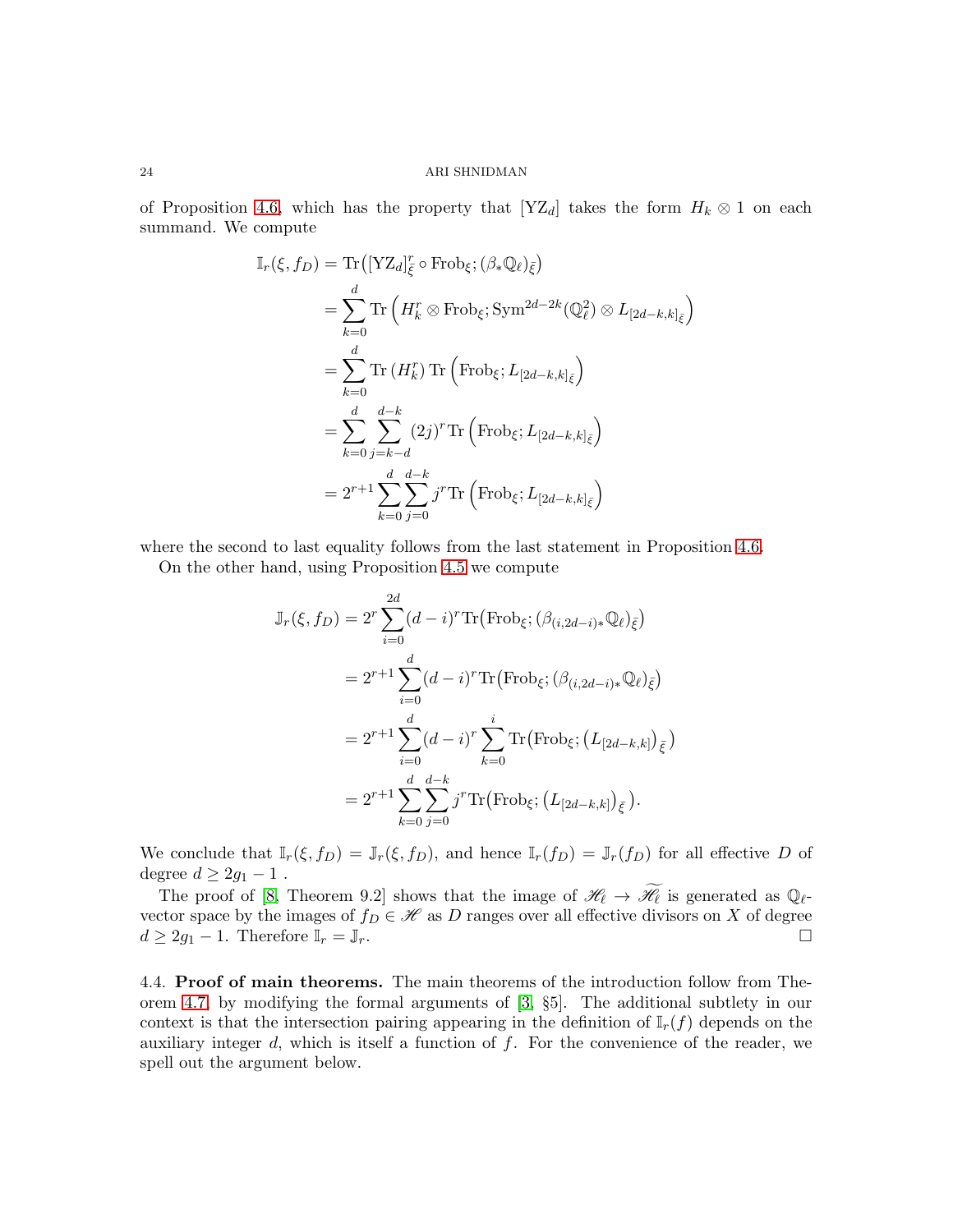According to [\[8,](#page-26-3) (9.5)], there is a canonical  $\mathbb{Q}_{\ell}$ -algebra decomposition

<span id="page-24-0"></span>
$$
\widetilde{\mathcal{H}}_{\ell} = \widetilde{\mathcal{H}}_{\ell,Eis} \oplus \big(\bigoplus_{\mathfrak{m}} \widetilde{\mathcal{H}}_{\ell,\mathfrak{m}}\big),\tag{4.3}
$$

where m runs over the finitely many maximal ideals  $m \subset \widetilde{\mathcal{H}}_l$  that do not contain the kernel of the projection

<span id="page-24-2"></span>
$$
\widetilde{\mathscr{H}}_{\ell} \to \mathbb{Q}_{\ell}[\text{Pic}_X(\mathbf{k})]^{\ell_{\text{Pic}}}.
$$
\n(4.4)

For each such m the localization  $\mathcal{H}_{\ell,m}$  is a finite (hence Artinian)  $\mathbb{Q}_{\ell}$ -algebra. If we denote by  $E_{\mathfrak{m}}$  its residue field, then Hensel's lemma implies that the quotient map  $\widetilde{\mathscr{H}}_{\ell,m} \to E_{\mathfrak{m}}$ admits a unique section, which makes  $\widetilde{\mathcal{H}}_{\ell,m}$  into an Artinian local  $E_m$ -algebra.

The decomposition [\(4.3\)](#page-24-0) induces a decomposition of  $\mathcal{H}_{\ell}$ -modules

<span id="page-24-1"></span>
$$
V = V_{\text{Eis}} \oplus \left(\bigoplus_{\mathfrak{m}} V_{\mathfrak{m}}\right),\tag{4.5}
$$

in which each localization  $V_m$  is a finite-dimensional  $E_m$ -vector space. It follows from [\[8,](#page-26-3) Corollary 7.15] that this decomposition is orthogonal with respect to the cup product pairing. Moreover, the self adjointness of the action of  $\mathcal{H}_{\ell}$  with respect to the cup product pairing [\(4.2\)](#page-21-0) implies that there is a unique symmetric  $E_{\rm m}$ -bilinear pairing

$$
\langle \cdot, \cdot \rangle_{E_{\mathfrak{m}}} : V_{\mathfrak{m}} \times V_{\mathfrak{m}} \to E_{\mathfrak{m}}
$$

such that  $\text{Tr}_{E_{\mathfrak{m}}/\mathbb{Q}_{\ell}}\langle \cdot, \cdot \rangle_{E_{\mathfrak{m}}} = \langle \cdot, \cdot \rangle$ .

Define  $[\text{Sht}_{T}^{\mu}]_{\mathfrak{m}} \in V_{\mathfrak{m}}$  to be the projection of the cycle class  $\text{cl}([\text{Sht}_{T}^{\mu}]) \in V$ . Next, define  $[\text{Sht}_{A}^{\mu}]_{\mathfrak{m}} \in V_{\mathfrak{m}}$  to be the projection of  $\text{cl}([\text{Sht}_{A}^{\mu, \leq d+r}]) \in V$ , where  $d \in \mathbb{Z} \subset \mathcal{D}$  is any integer such that

$$
[\text{Sht}^{\mu}_T]_{\mathfrak{m}} \in H^{2r}_c(\text{Sht}^{\mu, \leq d}_G \otimes_{\pmb{k}} \bar{\pmb{k}}, \mathbb{Q}_{\ell})(r) \subset V.
$$

We may form the intersection pairing

$$
\langle [\textnormal{Sht}^{\mu}_A]_{\mathfrak{m}},[\textnormal{Sht}^{\mu}_T]_{\mathfrak{m}} \rangle_{E_{\mathfrak{m}}} \in E_{\mathfrak{m}}.
$$

Some maximal ideals  $\mathfrak{m} \subset \widetilde{\mathcal{H}}_{\ell}$  appearing in [\(4.3\)](#page-24-0) are attached to cuspidal automorphic forms. Fix an unramified cuspidal automorphic representation  $\pi \subset \mathcal{A}_{\text{cusp}}(G)$ . As in §[2.1,](#page-5-3) such a representation determines a homomorphism

$$
\mathscr{H}_{\rm aut}\to\mathscr{H}_{\rm cusp}\xrightarrow{\lambda_\pi}\mathbb{C}
$$

whose image is a number field  $E_{\pi}$ . The induced map

$$
\widetilde{\mathscr{H}}_\ell \to \mathscr{H}_{{\rm aut}, \ell} \xrightarrow{\lambda_\pi} E_\pi \otimes \mathbb{Q}_\ell \cong \prod_{\mathfrak{l} \mid \ell} E_{\pi, \mathfrak{l}},
$$

determines, for every prime  $l \mid \ell$  of  $E_{\pi}$ , a surjection  $\lambda_{\pi,l} : \widetilde{\mathscr{H}}_{\ell} \to E_{\pi,l}$  whose kernel is one of those maximal ideals

<span id="page-24-3"></span>
$$
\mathfrak{m} = \ker(\lambda_{\pi,\mathfrak{l}}) \tag{4.6}
$$

appearing in the decomposition [\(4.5\)](#page-24-1). This is a consequence of the isomorphism [\(2.3\)](#page-6-2).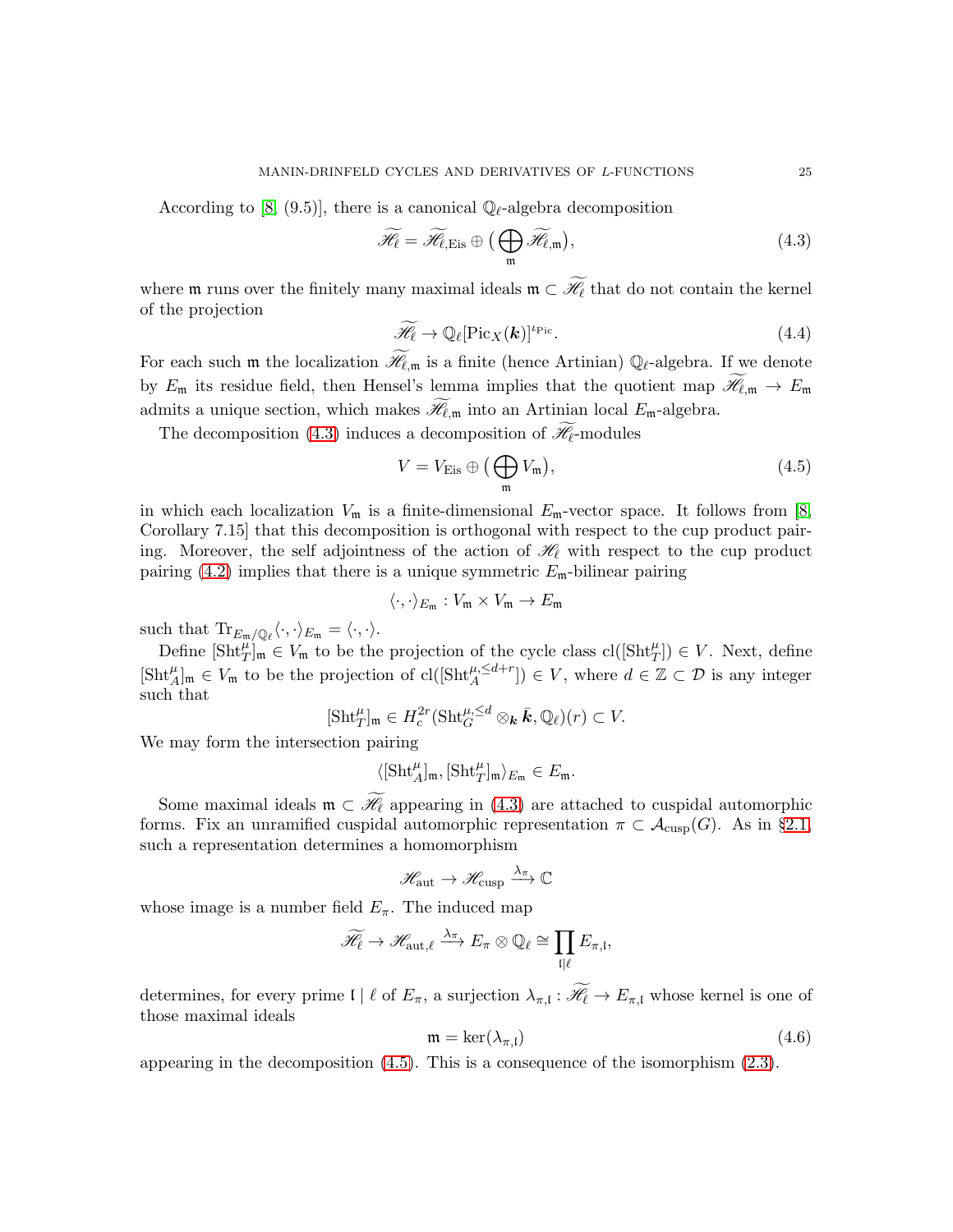Recalling the period integrals  $\mathscr{P}_A$  and  $\mathscr{P}_T$  of §[2.3,](#page-8-2) for every unramified cuspidal automorphic representation  $\pi \subset \mathcal{A}_{\text{cusp}}(G)$  define

$$
C(\pi,s)=\frac{\mathscr{P}_A(\phi,s)\mathscr{P}_T(\overline{\phi},\eta)}{\langle\phi,\phi\rangle_{\text{Pet}}}.
$$

Here,  $\phi$  is any nonzero vector in  $\pi^U$ .

Proposition 4.8. The complex number

$$
C_r(\pi) = (\log q)^{-r} \cdot \frac{d^r}{ds^r} C(\pi, s)|_{s=0}
$$

satisfies  $C_r(\pi)^\sigma = C_r(\pi^\sigma)$  for all  $\sigma \in \text{Aut}(\mathbb{C}/\mathbb{Q})$ . In particular, it lies in  $E_\pi$ .

*Proof.* As in [\[3,](#page-26-5) Prop. 5.7].

<span id="page-25-0"></span>**Theorem 4.9.** Let  $\mathfrak{m} \subset \mathcal{H}_{\ell}$  be a maximal ideal that does not contain the kernel of [\(4.4\)](#page-24-2).

(1) If  $m$  is of the form [\(4.6\)](#page-24-3) for an unramified cuspidal automorphic representation  $\pi$ and a place  $\mathfrak{l} \mid \ell$  of  $E_{\pi}$ , the equality

$$
\langle [\textnormal{Sht}^{\mu}_A]_{\mathfrak{m}},\,[\textnormal{Sht}^{\mu}_T]_{\mathfrak{m}} \rangle_{E_{\mathfrak{m}}}=C_r(\pi)
$$

holds in  $E_{\mathfrak{m}} = E_{\pi,\mathfrak{l}}$ . (2) If  $m$  is not of the form  $(4.6)$  then

$$
\langle [\textnormal{Sht}^{\mu}_A]_{\mathfrak{m}},\,[\textnormal{Sht}^{\mu}_T]_{\mathfrak{m}}\rangle_{E_{\mathfrak{m}}}=0.
$$

*Proof.* Given Proposition [4.7,](#page-22-0) the proof follows that of [\[8,](#page-26-3) Theorem 1.6].

4.5. The proof of Theorem [1.](#page-2-0) As in the introduction, let  $[\text{Sht}_T^{\mu}]$  be the pushforward of the fundamental class under

> $\theta_{\mathcal{T}}^{\mu}$  $T^{\mu}$ : Sht $T^{\mu}$   $\rightarrow$  Sht $G^{\mu}$ ,

and let  $\widetilde{W}_T \subset \text{Ch}_{c,r}(\text{Sht}_G^{\mu})$  be the  $\mathscr{H}$ -submodule it generates.

Let  $d \in \mathbb{Z} \subset \mathcal{D}$  be any large enough integer so that the finite dimensional subspace

$$
\big(\bigoplus_{\mathfrak{m}} \widetilde{\mathscr{H}}_{\ell,\mathfrak{m}}\big)\cdot \mathrm{cl}([\textnormal{Sht}^{\mu}_T])\subset H^{2r}(\textnormal{Sht}^{\mu}_G\otimes_{\pmb{k}}\bar{\pmb{k}},\mathbb{Q}_{\ell}(r))
$$

is supported on  $\text{Sht}_{G}^{\mu,\leq d-r}$ ; c.f. [\(4.3\)](#page-24-0). Then define  $[\text{Sht}_{A}^{\mu}]$  to be the pushforward of the fundamental class under

$$
\theta_A^{\mu} \colon \text{Sht}_A^{\mu, \leq d} \to \text{Sht}_G^{\mu}.
$$

Let  $\widetilde{W}_A \subset \text{Ch}_{c,r}(\text{Sht}_G^{\mu})$  be the  $\mathscr{H}$ -submodule generated by  $[\text{Sht}_A^{\mu}].$ Define quotients

$$
W_T = \widetilde{W}_T / \{c \in \widetilde{W}_T : \langle c, \widetilde{W}_A \rangle = 0\}
$$
  

$$
W_A = \widetilde{W}_A / \{c \in \widetilde{W}_A : \langle c, \widetilde{W}_T \rangle = 0\},
$$

so that the intersection pairing descends to  $\langle \cdot, \cdot \rangle : W_A \times W_T \to \mathbb{Q}$ .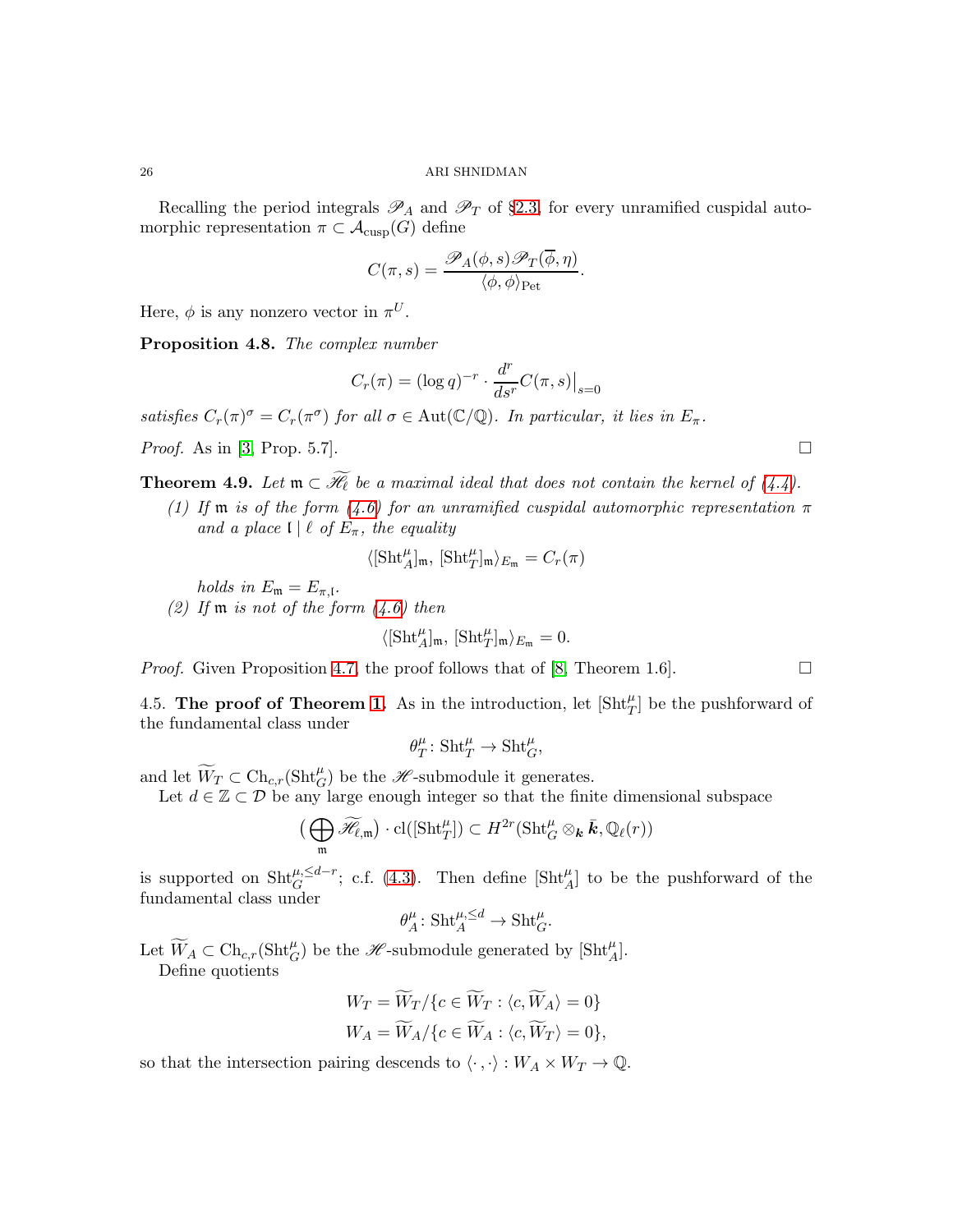<span id="page-26-7"></span>**Proposition 4.10.** The actions of  $\mathcal{H}$  on  $W_T$  and  $W_A$  factor through the quotient

$$
\mathscr{H} \to \mathscr{H}_\mathrm{aut} \cong \mathscr{H}_\mathrm{cusp} \times \mathbb{Q}[\mathrm{Pic}_X(\bm{k})]^{\mathrm{tPic}}
$$

defined in §[2.1.](#page-5-3)

*Proof.* By Proposition [2.5](#page-8-1) the distribution  $\mathbb{J}_r(f)$  only depends on the image of f under  $\mathscr{H} \to \mathscr{H}_{\text{aut}}$ . By Proposition [4.7](#page-22-0) the same is true of the distribution  $\mathbb{I}_r(f)$  defined by [\(3.3\)](#page-14-1), and the claim follows as in [\[8,](#page-26-3) Cor. 9.4].

It follows from the discussion of §[2.1](#page-5-3) that  $\mathscr{H}_{\text{cusp},\mathbb{R}} = \mathscr{H}_{\text{cusp}} \otimes_{\mathbb{Q}} \mathbb{R}$  is isomorphic to a product of copies of R, indexed by the unramified cuspidal automorphic representations  $\pi$ . For each such  $\pi$ , let  $e_{\pi} \in \mathscr{H}_{\text{cusp},\mathbb{R}}$  be the corresponding idempotent. Using Proposition [4.10,](#page-26-7) these idempotents induce a decomposition, for  $* \in \{A, T\},\$ 

$$
W_*(\mathbb{R})=W_{*,\text{cusp}}\oplus W_{*,\text{Eis}}=\left(\bigoplus_{\pi}W_{*,\pi}\right)\oplus W_{*,\text{Eis}}
$$

with sum over unramified cuspidal  $\pi$ , and where  $W_{*,\pi} \subset W_*(\mathbb{R})$  is the  $\lambda_{\pi}$ -eigenspace of  $\mathscr{H}$ . The following is Theorem [1](#page-2-0) of the introduction.

**Theorem 4.11.** For  $* \in \{A, T\}$ , let  $[\text{Sht}^{\mu}_{*}]_{\pi}$  denote the projections of the images of  $[\text{Sht}^{\mu}_{*}]$ to the summand  $W_{*,\pi}$ . Then

$$
\langle [\textnormal{Sht}^{\mu}_A]_{\pi}, [\textnormal{Sht}^{\mu}_T]_{\pi} \rangle = C_r(\pi).
$$

*Proof.* This follows from Theorem [4.9,](#page-25-0) as in [\[3,](#page-26-5) Thm. 5.10].

Theorems [2](#page-3-1) and [3](#page-3-0) follow from Theorem [1,](#page-2-0) as explained in the Introduction.

## **REFERENCES**

- <span id="page-26-6"></span>[1] A. Borel and H. Jacquet, Automorphic forms and automorphic representations, Automorphic forms, representations and L-functions (Proc. Sympos. Pure Math., Oregon State Univ., Corvallis, Ore., 1977), Part 1, Proc. Sympos. Pure Math., XXXIII, Amer. Math. Soc., Providence, R.I., 1979, With a supplement "On the notion of an automorphic representation" by R. P. Langlands, pp. 189–207. MR 546598
- <span id="page-26-1"></span>[2] V. G. Drinfeld, Two theorems on modular curves, Akademija Nauk SSSR. Funkcionalnyi Analiz i ego Prilozenija, 7 (1973), no. 2, 83–84. MR 0318157.
- <span id="page-26-5"></span>[3] B. Howard and A. Shnidman, A Gross-Kohnen-Zagier formula for Heegner-Drinfeld cycles, Adv. Math. 351 (2019), 117–194.
- <span id="page-26-4"></span>[4] H. Jacquet, Sur un résultat de Waldspurger, Ann. Sci. École Norm. Sup. (4)  $19$  (1986), no. 2, 185–229. MR 868299
- <span id="page-26-2"></span>[5] H. Li, A Gross-Kohnen-Zagier type formula for moduli of shtukas with Iwahori level structures, [arXiv:1904.11479.](http://arxiv.org/abs/1904.11479)
- [6] J.I. Manin, Parabolic points and zeta functions of modular curves, Izvestiya Akademii Nauk SSSR. Seriya Matematicheskaya, 36, 1966. MR 0314846
- <span id="page-26-0"></span> $[7]$  J.-L. Waldspurger, Sur les valeurs de certaines fonctions L automorphes en leur centre de symétrie, Compositio Math. 54 (1985), no. 2, 173–242. MR 783511
- <span id="page-26-3"></span>[8] Z. Yun and W. Zhang, *Shtukas and the Taylor expansion of L-functions*, Ann. of Math. (2) **186** (2017), no. 3, 767-911. MR 3702678